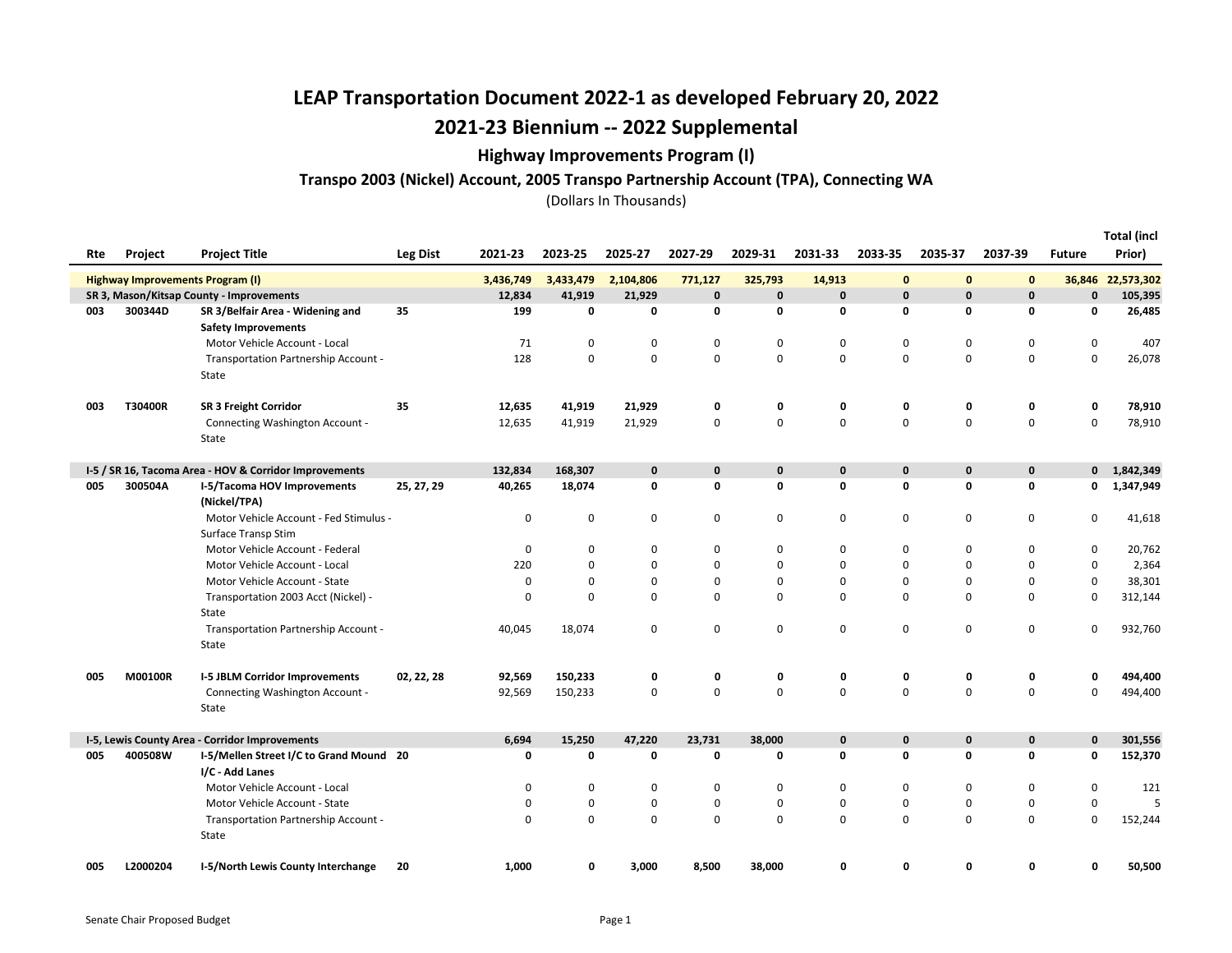### Highway Improvements Program (I)

#### Transpo 2003 (Nickel) Account, 2005 Transpo Partnership Account (TPA), Connecting WA

(Dollars In Thousands)

Total (incl

| Rte | Project              | <b>Project Title</b>                                                                | <b>Leg Dist</b> | 2021-23     | 2023-25      | 2025-27 | 2027-29     | 2029-31      | 2031-33      | 2033-35      | 2035-37      | 2037-39      | <b>Future</b> | Total (incl<br>Prior) |
|-----|----------------------|-------------------------------------------------------------------------------------|-----------------|-------------|--------------|---------|-------------|--------------|--------------|--------------|--------------|--------------|---------------|-----------------------|
|     |                      | Connecting Washington Account -<br>State                                            |                 | 1,000       | 0            | 3,000   | 8,500       | 38,000       | 0            | $\mathbf 0$  | 0            | 0            | 0             | 50,500                |
| 005 | L2000223             | I-5 / Chamber Way Interchange Vicinity 20<br>Improvements                           |                 | 5,694       | 15,250       | 44,220  | 15,231      | 0            | 0            | 0            | 0            | 0            | 0             | 98,686                |
|     |                      | Connecting Washington Account -<br>State                                            |                 | 5,694       | 15,250       | 44,220  | 15,231      | 0            | 0            | $\mathbf 0$  | 0            | 0            | 0             | 93,777                |
|     |                      | Motor Vehicle Account - Federal                                                     |                 | $\mathbf 0$ | $\mathbf 0$  | 0       | 0           | $\mathbf 0$  | 0            | $\mathbf 0$  | 0            | 0            | 0             | 4,817                 |
|     |                      | Motor Vehicle Account - State                                                       |                 | $\mathbf 0$ | $\mathbf 0$  | 0       | 0           | $\mathbf 0$  | $\mathbf 0$  | $\mathbf 0$  | 0            | 0            | 0             | 92                    |
|     | I-5, Olympia Freeway |                                                                                     |                 | 250         | $\mathbf{0}$ | 0       | $\mathbf 0$ | $\mathbf{0}$ | $\mathbf{0}$ | $\mathbf{0}$ | $\mathbf{0}$ | $\mathbf{0}$ | 26,392        | 72,268                |
| 005 | L1100110             | I-5/Marvin Road/SR 510 Interchange                                                  | 22              | 250         | 0            | 0       | 0           | 0            | 0            | 0            | 0            | 0            | 26,392        | 72,268                |
|     |                      | Connecting Washington Account -<br>State                                            |                 | 235         | 0            | 0       | 0           | $\mathbf 0$  | $\Omega$     | $\mathbf 0$  | 0            | 0            | 26,392        | 71,999                |
|     |                      | Motor Vehicle Account - Local                                                       |                 | 15          | 0            | 0       | 0           | 0            | 0            | 0            | 0            | 0            | 0             | 269                   |
|     |                      | I-5, Puget Sound Area - Improvements                                                |                 | 62,609      | 120,690      | 48,000  | 13,000      | 26,000       | $\mathbf 0$  | 0            | 0            | 0            | 0             | 303,089               |
| 005 | L2000139             | I-5/156th NE Interchange in Marysville 38                                           |                 | 0           | 0            | 3,000   | 13,000      | 26,000       | $\mathbf 0$  | 0            | 0            | 0            | 0             | 42,000                |
|     |                      | Connecting Washington Account -<br>State                                            |                 | 0           | $\mathbf 0$  | 3,000   | 13,000      | 26,000       | 0            | $\mathbf 0$  | 0            | 0            | 0             | 42,000                |
| 005 | L2000160             | I-5/Ship Canal Noise Wall                                                           | 43              | 3,384       | 0            | 0       | 0           | 0            | 0            | 0            | 0            | 0            | 0             | 3,500                 |
|     |                      | Connecting Washington Account -<br>State                                            |                 | 3,384       | $\mathbf 0$  | 0       | 0           | $\Omega$     | $\Omega$     | $\Omega$     | 0            | $\Omega$     | 0             | 3,500                 |
| 005 | L2000229             | I-5/NB Marine View Dr to SR 529 -<br><b>Corridor &amp; Interchange Improvements</b> | 38              | 44,604      | 60,611       | 0       | 0           | 0            | 0            | 0            | 0            | 0            | 0             | 122,860               |
|     |                      | Connecting Washington Account -<br>State                                            |                 | 32,346      | 34,090       | 0       | 0           | $\mathbf 0$  | $\mathbf 0$  | $\mathbf 0$  | 0            | 0            | 0             | 84,006                |
|     |                      | Motor Vehicle Account - Local                                                       |                 | 1,487       | 6,713        | 0       | 0           | 0            | 0            | 0            | 0            | 0            | 0             | 8,275                 |
|     |                      | Move Ahead WA Account -                                                             |                 | 10,771      | 19,808       | 0       | 0           | $\mathbf 0$  | $\mathbf 0$  | $\mathbf 0$  | 0            | 0            | 0             | 30,579                |
|     |                      | State/Federal                                                                       |                 |             |              |         |             |              |              |              |              |              |               |                       |
| 005 | T20400R              | I-5 Federal Way - Triangle Vicinity<br>Improvements                                 | 30              | 10,000      | 30,000       | 45,000  | 0           | 0            | 0            | 0            | 0            | 0            | 0             | 85,000                |
|     |                      | Connecting Washington Account -<br>State                                            |                 | 10,000      | 30,000       | 45,000  | 0           | $\Omega$     | $\Omega$     | $\mathbf 0$  | 0            | 0            | 0             | 85,000                |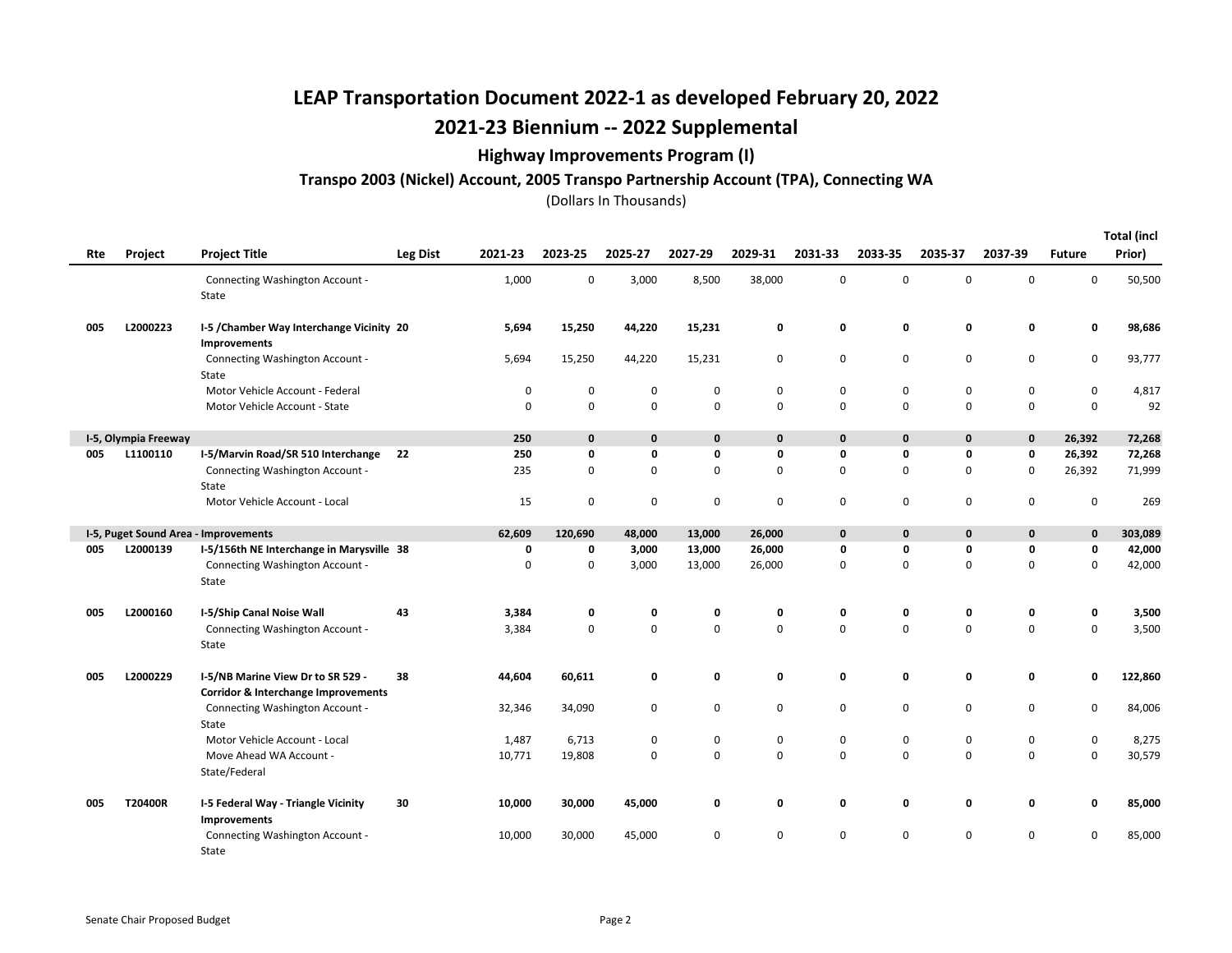### Highway Improvements Program (I)

#### Transpo 2003 (Nickel) Account, 2005 Transpo Partnership Account (TPA), Connecting WA

| Rte | Project  | <b>Project Title</b>                                                           | Leg Dist | 2021-23     | 2023-25     | 2025-27     | 2027-29     | 2029-31     | 2031-33      | 2033-35      | 2035-37     | 2037-39      | <b>Future</b> | <b>Total (incl</b><br>Prior) |
|-----|----------|--------------------------------------------------------------------------------|----------|-------------|-------------|-------------|-------------|-------------|--------------|--------------|-------------|--------------|---------------|------------------------------|
| 005 | T20700SC | I-5/116th Street NE, 88th Street NE,<br>and SR 528/Marine Drive Interchange    | 38       | 4,621       | 30,079      | 0           | 0           | 0           | 0            | 0            | $\mathbf 0$ | $\mathbf 0$  | 0             | 49,729                       |
|     |          | Connecting Washington Account -<br>State                                       |          | 4,621       | 30,079      | 0           | 0           | 0           | $\mathbf 0$  | $\mathbf 0$  | $\mathbf 0$ | $\mathbf 0$  | 0             | 49,729                       |
|     |          | I-5, SW Washington - Corridor Improvements                                     |          | 0           | 10,400      | 74,800      | 12,500      | $\mathbf 0$ | 0            | 0            | $\mathbf 0$ | $\mathbf 0$  | 0             | 218,151                      |
| 005 | 400506H  | I-5/NE 134th St Interchange (I-5/I-205) · 18, 49<br><b>Rebuild Interchange</b> |          | 0           | 0           | 0           | 0           | 0           | 0            | 0            | 0           | 0            | 0             | 85,548                       |
|     |          | Motor Vehicle Account - Local                                                  |          | 0           | 0           | 0           | 0           | 0           | 0            | 0            | 0           | 0            | 0             | 7,110                        |
|     |          | Transportation 2003 Acct (Nickel) -<br>State                                   |          | 0           | $\mathbf 0$ | $\mathbf 0$ | 0           | 0           | $\mathbf 0$  | 0            | $\mathbf 0$ | $\mathbf 0$  | $\mathbf 0$   | 78,438                       |
| 005 | 400510A  | I-5/SR 432 Talley Way Interchanges - 19<br><b>Rebuild Interchanges</b>         |          | 0           | $\mathbf 0$ | 0           | 0           | 0           | 0            | 0            | 0           | $\mathbf 0$  | 0             | 34,903                       |
|     |          | Motor Vehicle Account - Local                                                  |          | 0           | 0           | 0           | 0           | 0           | 0            | 0            | 0           | 0            | $\mathbf 0$   | 2,807                        |
|     |          | Transportation Partnership Account -<br>State                                  |          | $\mathbf 0$ | $\mathbf 0$ | $\mathbf 0$ | $\mathbf 0$ | $\mathbf 0$ | $\Omega$     | $\Omega$     | $\mathbf 0$ | $\mathbf 0$  | $\mathbf 0$   | 32,096                       |
| 005 | L2000099 | I-5/Mill Plain Boulevard                                                       | 49       | 0           | 10,400      | 74,800      | 12,500      | 0           | 0            | 0            | 0           | 0            | 0             | 97,700                       |
|     |          | Connecting Washington Account -<br>State                                       |          | 0           | 10,400      | 74,800      | 12,500      | 0           | $\mathbf 0$  | $\mathbf 0$  | $\mathbf 0$ | $\mathbf 0$  | $\mathbf 0$   | 97,700                       |
|     |          | I-5, Whatcom/Skagit County - Improvements                                      |          | 12,058      | 13,520      | $\mathbf 0$ | 0           | $\mathbf 0$ | $\mathbf{0}$ | $\mathbf{0}$ | $\mathbf 0$ | $\mathbf{0}$ | $\mathbf 0$   | 34,634                       |
| 005 | L1000099 | I-5/Slater Road Interchange -<br>Improvements                                  | 40, 42   | 6,313       | 13,520      | 0           | 0           | 0           | 0            | 0            | 0           | $\mathbf 0$  | 0             | 20,969                       |
|     |          | Connecting Washington Account -<br>State                                       |          | 6,313       | 13,520      | 0           | 0           | 0           | $\mathbf 0$  | $\mathbf 0$  | $\mathbf 0$ | $\mathbf 0$  | 0             | 20,969                       |
| 005 | L2000119 | I-5/Northbound on-ramp at Bakerview 42                                         |          | 3,339       | 0           | 0           | 0           | 0           | 0            | 0            | 0           | 0            | 0             | 10,915                       |
|     |          | Connecting Washington Account -<br>State                                       |          | 2,339       | $\mathbf 0$ | $\mathbf 0$ | 0           | 0           | $\Omega$     | 0            | 0           | $\mathbf 0$  | $\mathbf 0$   | 9,915                        |
|     |          | Motor Vehicle Account - Local                                                  |          | 1,000       | $\mathbf 0$ | 0           | 0           | 0           | $\mathbf 0$  | 0            | $\mathbf 0$ | $\mathbf 0$  | 0             | 1,000                        |
| 005 | L2000255 | SR 548 (Bell Road)/Peace Portal Drive 42<br>Intersection                       |          | 2,406       | 0           | 0           | 0           | 0           | 0            | 0            | 0           | 0            | 0             | 2,750                        |
|     |          | Connecting Washington Account -<br>State                                       |          | 0           | $\mathbf 0$ | 0           | 0           | 0           | 0            | 0            | $\mathbf 0$ | $\mathbf 0$  | $\mathbf 0$   | 50                           |
|     |          | Motor Vehicle Account - State                                                  |          | 2,406       | $\mathbf 0$ | 0           | 0           | 0           | 0            | 0            | $\mathbf 0$ | $\mathbf 0$  | 0             | 2,700                        |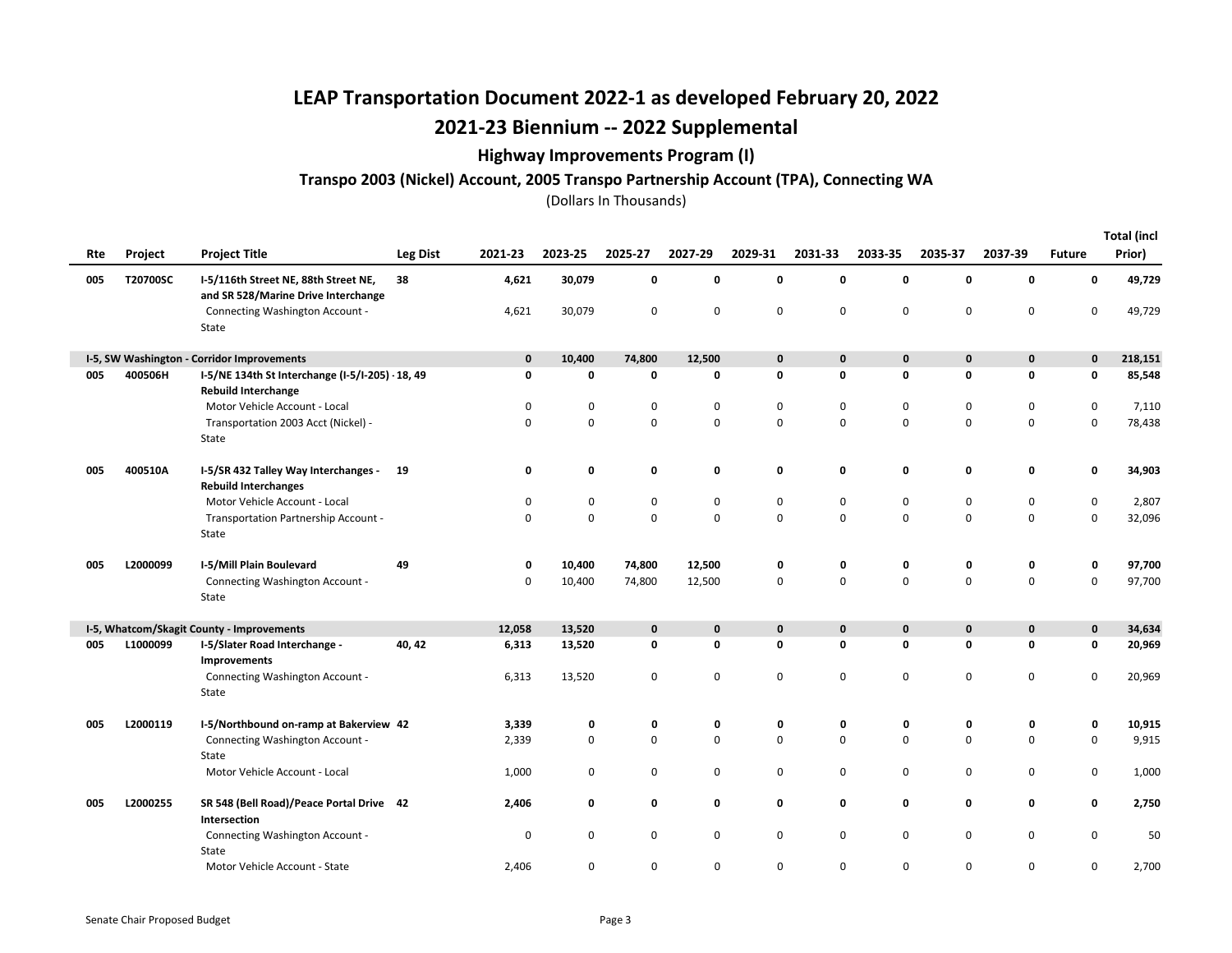### Highway Improvements Program (I)

#### Transpo 2003 (Nickel) Account, 2005 Transpo Partnership Account (TPA), Connecting WA

|     |                |                                                                                 |                 |          |             |             |             |             |              |              |             |              |               | <b>Total (incl</b> |
|-----|----------------|---------------------------------------------------------------------------------|-----------------|----------|-------------|-------------|-------------|-------------|--------------|--------------|-------------|--------------|---------------|--------------------|
| Rte | Project        | <b>Project Title</b>                                                            | <b>Leg Dist</b> | 2021-23  | 2023-25     | 2025-27     | 2027-29     | 2029-31     | 2031-33      | 2033-35      | 2035-37     | 2037-39      | <b>Future</b> | Prior)             |
|     |                | SR 9, Snohomish County - Corridor Improvements                                  |                 | 78,189   | 106,591     | 25,500      | $\mathbf 0$ | $\mathbf 0$ | $\mathbf{0}$ | $\mathbf{0}$ | $\mathbf 0$ | $\mathbf{0}$ | $\mathbf 0$   | 241,666            |
| 009 | 100904B        | SR 9/176th Street SE to SR 96 -<br>Widening                                     | 01, 44          | 9,480    | 5,853       | 0           | 0           | 0           | $\mathbf 0$  | 0            | 0           | 0            | 0             | 21,922             |
|     |                | Motor Vehicle Account - Local                                                   |                 | 0        | $\mathbf 0$ | 0           | $\mathbf 0$ | $\mathbf 0$ | 0            | 0            | 0           | 0            | 0             | 123                |
|     |                | Transportation Partnership Account -<br>State                                   |                 | 9,480    | 5,853       | $\mathsf 0$ | $\mathsf 0$ | $\mathsf 0$ | 0            | $\Omega$     | $\mathbf 0$ | $\mathbf 0$  | $\mathbf 0$   | 21,799             |
| 009 | L1000240       | SR 9/South Lake Stevens Road<br>Roundabout                                      | 44              | 7,048    | 0           | 0           | 0           | 0           | 0            | 0            | 0           | $\mathbf 0$  | 0             | 8,500              |
|     |                | Motor Vehicle Account - Local                                                   |                 | 6,500    | 0           | 0           | $\mathbf 0$ | $\mathbf 0$ | $\mathbf 0$  | 0            | 0           | $\mathbf 0$  | 0             | 6,500              |
|     |                | Transportation Partnership Account -<br>State                                   |                 | 548      | 0           | $\mathbf 0$ | $\pmb{0}$   | $\mathbf 0$ | 0            | 0            | $\mathbf 0$ | $\mathbf 0$  | 0             | 2,000              |
| 009 | <b>N00900R</b> | SR 9/Marsh Road to 2nd Street Vic -<br><b>Widening with Bridge Construction</b> | 44              | 22,432   | 89,500      | 25,500      | 0           | 0           | 0            | 0            | 0           | 0            | 0             | 142,100            |
|     |                | Connecting Washington Account -<br>State                                        |                 | 22,432   | 89,500      | 25,500      | $\mathsf 0$ | 0           | $\mathbf 0$  | 0            | $\pmb{0}$   | $\mathbf 0$  | 0             | 142,100            |
| 009 | N92040R        | SR 9/SR 204 Interchange                                                         | 44              | 39,229   | 11,238      | 0           | $\mathbf 0$ | 0           | 0            | 0            | 0           | 0            | 0             | 69,144             |
|     |                | Connecting Washington Account -<br>State                                        |                 | 39,229   | 11,238      | 0           | $\mathbf 0$ | $\pmb{0}$   | 0            | $\mathbf 0$  | 0           | $\pmb{0}$    | 0             | 69,144             |
|     |                | US 12, Tri-Cities to Walla Walla - Corridor Improvements                        |                 | 86,935   | 25,397      | 48          | $\pmb{0}$   | $\pmb{0}$   | $\mathbf 0$  | $\mathbf 0$  | $\pmb{0}$   | $\mathbf 0$  | $\mathbf 0$   | 256,177            |
| 012 | 501203X        | US 12/Frenchtown Vicinity to Walla<br><b>Walla - Add Lanes</b>                  | 16              | 99       | 0           | $\mathbf 0$ | 0           | 0           | $\mathbf 0$  | 0            | 0           | $\mathbf 0$  | 0             | 51,652             |
|     |                | Motor Vehicle Account - Federal                                                 |                 | 0        | 0           | 0           | $\mathbf 0$ | $\mathbf 0$ | $\mathbf 0$  | 0            | $\mathbf 0$ | $\mathbf 0$  | 0             | 13,312             |
|     |                | Motor Vehicle Account - Local                                                   |                 | 0        | $\mathbf 0$ | $\mathbf 0$ | $\mathbf 0$ | 0           | $\Omega$     | $\mathbf 0$  | 0           | $\Omega$     | $\Omega$      | 146                |
|     |                | Motor Vehicle Account - State                                                   |                 | 0        | 0           | 0           | 0           | 0           | 0            | 0            | 0           | $\mathbf 0$  | $\mathbf 0$   | 213                |
|     |                | Transportation 2003 Acct (Nickel) -<br>State                                    |                 | 99       | 0           | 0           | $\mathbf 0$ | $\mathbf 0$ | 0            | 0            | 0           | $\mathbf 0$  | 0             | 923                |
|     |                | Transportation Partnership Account -<br>State                                   |                 | 0        | 0           | 0           | $\mathbf 0$ | $\mathsf 0$ | 0            | 0            | 0           | $\mathbf 0$  | $\mathbf 0$   | 37,058             |
| 012 | 5012121        | US 12/SR 124 Intersection - Build<br>Interchange                                | 16              | 55       | 0           | 0           | 0           | 0           | 0            | 0            | 0           | 0            | 0             | 21,317             |
|     |                | Motor Vehicle Account - Local                                                   |                 | 0        | 0           | 0           | $\mathbf 0$ | $\mathbf 0$ | 0            | 0            | 0           | 0            | 0             | 246                |
|     |                | Motor Vehicle Account - State                                                   |                 | $\Omega$ | 0           | $\mathbf 0$ | 0           | 0           | $\mathbf 0$  | 0            | $\mathbf 0$ | $\mathbf 0$  | 0             | 75                 |
|     |                | Transportation Partnership Account -                                            |                 | 55       | 0           | $\Omega$    | $\mathbf 0$ | $\mathbf 0$ | $\mathbf 0$  | $\Omega$     | 0           | $\mathbf 0$  | $\mathbf 0$   | 20,996             |

State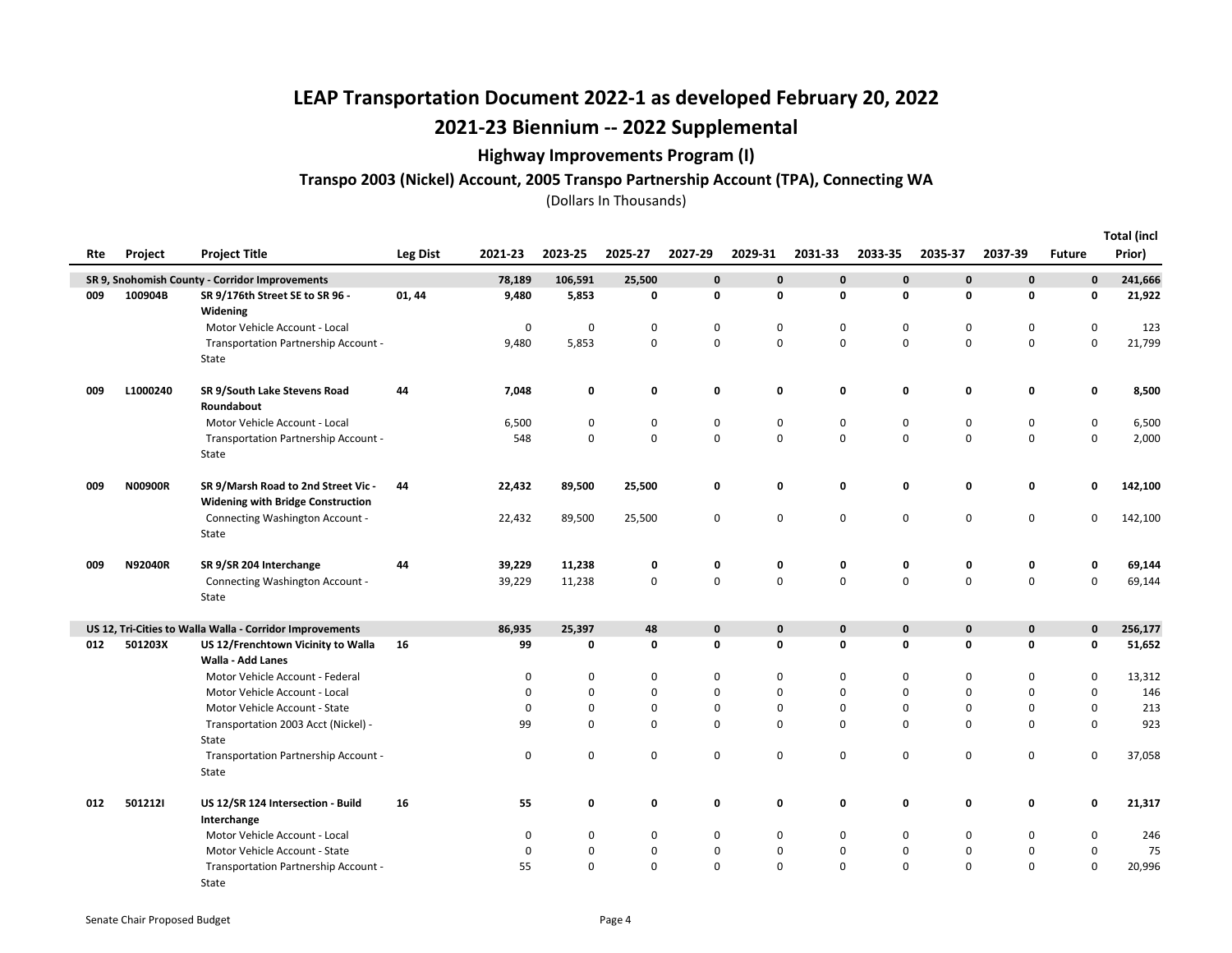### Highway Improvements Program (I)

#### Transpo 2003 (Nickel) Account, 2005 Transpo Partnership Account (TPA), Connecting WA

| Rte | Project  | <b>Project Title</b>                                          | Leg Dist | 2021-23     | 2023-25     | 2025-27 | 2027-29      | 2029-31      | 2031-33      | 2033-35     | 2035-37     | 2037-39      | <b>Future</b> | <b>Total (incl</b><br>Prior) |
|-----|----------|---------------------------------------------------------------|----------|-------------|-------------|---------|--------------|--------------|--------------|-------------|-------------|--------------|---------------|------------------------------|
|     |          |                                                               |          |             |             |         |              |              |              |             |             |              |               |                              |
| 012 | T20900R  | US-12/Walla Walla Corridor<br>Improvements                    | 16       | 86,781      | 25,397      | 48      | 0            | 0            | 0            | $\mathbf 0$ | 0           | 0            | 0             | 183,208                      |
|     |          | Connecting Washington Account -<br>State                      |          | 86,781      | 25,397      | 48      | 0            | 0            | 0            | $\mathbf 0$ | $\mathbf 0$ | 0            | 0             | 183,185                      |
|     |          | Motor Vehicle Account - State                                 |          | 0           | $\mathbf 0$ | 0       | 0            | 0            | 0            | $\mathbf 0$ | 0           | 0            | 0             | 23                           |
|     |          | SR 14, Clark/Skamania County - Corridor Improvements          |          | 17,245      | 27,300      | 261     | 166          | 104          | $\mathbf 0$  | $\mathbf 0$ | $\mathbf 0$ | $\pmb{0}$    | 0             | 121,001                      |
| 014 | 401409W  | SR 14/Camas Washougal - Add Lanes 18<br>and Build Interchange |          | 0           | 0           | 0       | 0            | 0            | 0            | 0           | 0           | 0            | 0             | 48,772                       |
|     |          | Motor Vehicle Account - Local                                 |          | 0           | $\pmb{0}$   | 0       | 0            | 0            | $\mathbf 0$  | $\pmb{0}$   | 0           | $\mathbf 0$  | 0             | 198                          |
|     |          | Transportation Partnership Account -<br>State                 |          | $\mathbf 0$ | $\mathsf 0$ | 0       | 0            | $\mathbf 0$  | $\Omega$     | $\mathbf 0$ | $\mathbf 0$ | $\mathbf 0$  | 0             | 48,574                       |
| 014 | L1000157 | <b>SR 14 Access Improvements</b>                              | 18       | 149         | 0           | 0       | 0            | 0            | 0            | 0           | 0           | 0            | 0             | 7,590                        |
|     |          | Connecting Washington Account -<br>State                      |          | 35          | $\mathbf 0$ | 0       | 0            | $\mathbf 0$  | $\Omega$     | $\mathbf 0$ | $\mathbf 0$ | $\mathbf 0$  | 0             | 7,314                        |
|     |          | Motor Vehicle Account - Local                                 |          | 114         | 0           | 0       | 0            | 0            | 0            | $\mathbf 0$ | 0           | 0            | 0             | 276                          |
| 014 | L2000074 | SR 14/ Wind River Junction                                    | 14       | 0           | 0           | 0       | 0            | 0            | 0            | 0           | 0           | 0            | 0             | 8,239                        |
|     |          | Connecting Washington Account -<br>State                      |          | $\mathbf 0$ | $\mathbf 0$ | 0       | 0            | $\mathbf 0$  | $\Omega$     | $\Omega$    | $\mathbf 0$ | $\mathbf 0$  | 0             | 7,125                        |
|     |          | Motor Vehicle Account - Local                                 |          | $\mathsf 0$ | $\mathbf 0$ | 0       | 0            | 0            | 0            | $\mathbf 0$ | 0           | $\mathbf 0$  | 0             | 1,114                        |
| 014 | L2000102 | SR 14/I-205 to SE 164th Ave - Auxiliary 17, 18, 49<br>Lanes   |          | 11,741      | 11,800      | 161     | 166          | 104          | 0            | 0           | 0           | 0            | 0             | 28,400                       |
|     |          | Connecting Washington Account -<br>State                      |          | 11,741      | 11,800      | 161     | 166          | 104          | $\mathbf 0$  | $\mathbf 0$ | $\mathbf 0$ | $\mathbf 0$  | 0             | 28,400                       |
| 014 | L2220062 | SR 14/Bingen Underpass                                        | 14       | 5,355       | 15,500      | 100     | 0            | 0            | 0            | $\mathbf 0$ | 0           | 0            | 0             | 28,000                       |
|     |          | Connecting Washington Account -<br>State                      |          | 5,355       | 15,500      | 100     | 0            | $\pmb{0}$    | $\mathbf 0$  | $\mathbf 0$ | 0           | 0            | 0             | 28,000                       |
|     |          | SR 17, Moses Lake Vicinity - Improvements                     |          | $\mathbf 0$ | $\mathbf 0$ | 0       | 0            | 0            | $\mathbf{0}$ | $\mathbf 0$ | $\mathbf 0$ | $\mathbf 0$  | 0             | 118                          |
| 017 | 201701G  | SR 17/Adams Co Line - Access Control 09                       |          | 0           | 0           | 0       | 0            | 0            | $\mathbf 0$  | $\mathbf 0$ | 0           | 0            | 0             | 118                          |
|     |          | Transportation Partnership Account -<br>State                 |          | $\mathbf 0$ | 0           | 0       | 0            | 0            | $\mathbf 0$  | $\mathbf 0$ | $\mathbf 0$ | 0            | 0             | 118                          |
|     |          | SR 18, Auburn to I-90 - Corridor Widening                     |          | 4,954       | 9,000       | 0       | $\mathbf{0}$ | $\mathbf{0}$ | $\mathbf{0}$ | $\mathbf 0$ | $\mathbf 0$ | $\mathbf{0}$ | 0             | 18,026                       |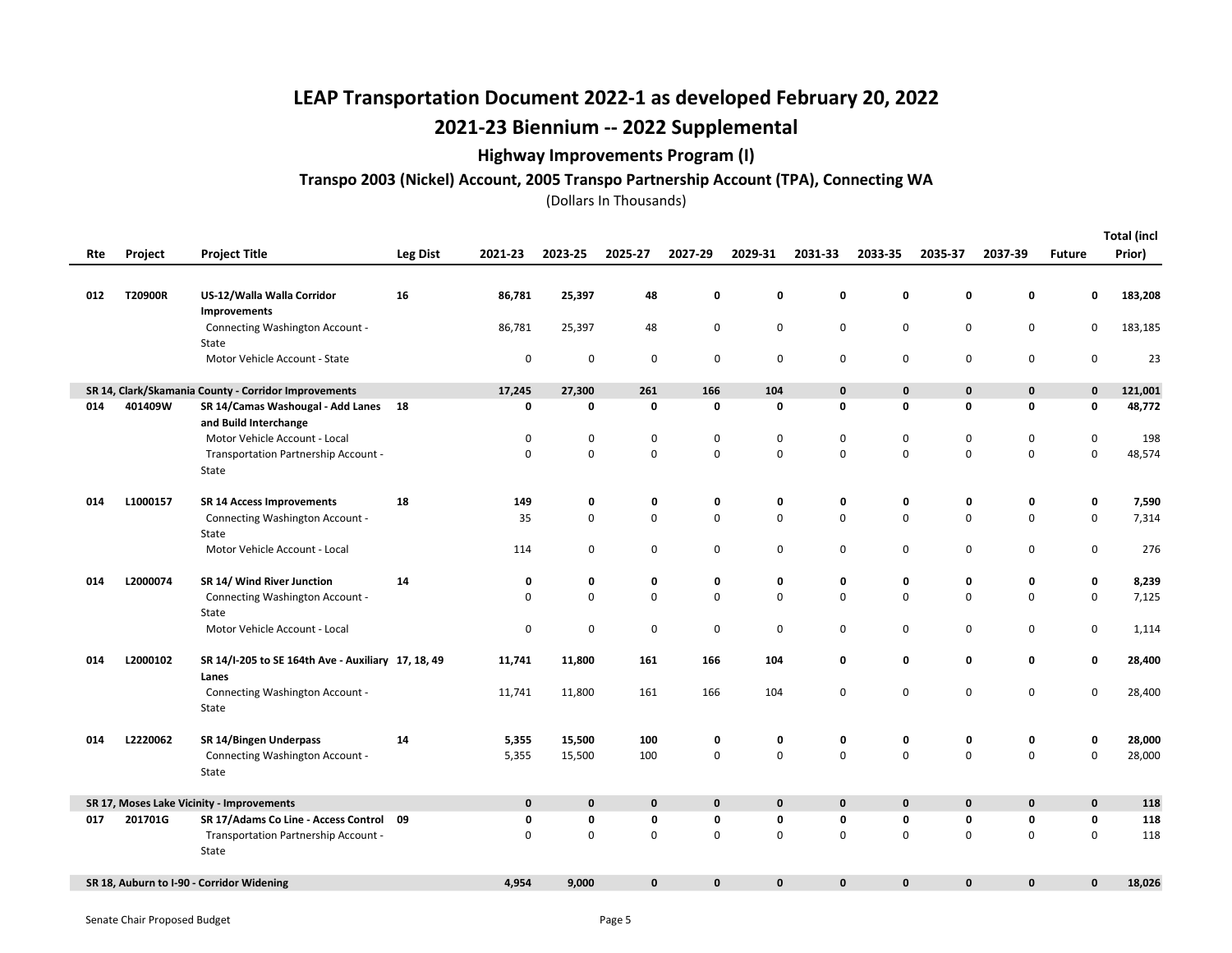### Highway Improvements Program (I)

#### Transpo 2003 (Nickel) Account, 2005 Transpo Partnership Account (TPA), Connecting WA

| Rte | Project                | <b>Project Title</b>                                                          | Leg Dist   | 2021-23     | 2023-25     | 2025-27 | 2027-29      | 2029-31     | 2031-33      | 2033-35     | 2035-37      | 2037-39      | <b>Future</b>       | <b>Total (incl</b><br>Prior) |
|-----|------------------------|-------------------------------------------------------------------------------|------------|-------------|-------------|---------|--------------|-------------|--------------|-------------|--------------|--------------|---------------------|------------------------------|
| 018 | 101822A                | SR 18/Issaquah/Hobart Rd to Tigergate 05<br>- Add Lanes                       |            | 0           | $\mathbf 0$ | 0       | 0            | 0           | 0            | 0           | 0            | $\mathbf 0$  | 0                   | 3,026                        |
|     |                        | Motor Vehicle Account - State                                                 |            | 0           | 0           | 0       | 0            | 0           | 0            | 0           | $\mathbf 0$  | 0            | $\mathbf 0$         | 22                           |
|     |                        | Transportation 2003 Acct (Nickel) -<br>State                                  |            | $\mathsf 0$ | $\mathbf 0$ | 0       | 0            | 0           | $\Omega$     | $\mathbf 0$ | $\pmb{0}$    | $\mathbf 0$  | $\mathsf{O}\xspace$ | 3,004                        |
| 018 | L1000120               | SR 164 East Auburn Access                                                     | 30, 31, 47 | 4,954       | 9,000       | 0       | 0            | 0           | 0            | 0           | 0            | 0            | 0                   | 15,000                       |
|     |                        | Connecting Washington Account -<br>State                                      |            | 4,954       | 9,000       | 0       | 0            | 0           | 0            | $\mathbf 0$ | $\pmb{0}$    | $\mathsf 0$  | 0                   | 15,000                       |
|     |                        | SR 20, West Skagit County - Improvements                                      |            | $\mathbf 0$ | $\mathbf 0$ | 0       | 0            | $\mathbf 0$ | $\mathbf 0$  | $\pmb{0}$   | $\mathbf 0$  | $\mathbf 0$  | 0                   | 13,168                       |
| 020 | L1000112               | <b>SR 20/Sharpes Corner Vicinity</b><br>Intersection                          | 40         | $\mathbf 0$ | 0           | 0       | 0            | 0           | 0            | 0           | 0            | $\mathbf 0$  | 0                   | 13,168                       |
|     |                        | Connecting Washington Account -<br>State                                      |            | $\mathbf 0$ | 0           | 0       | 0            | 0           | 0            | 0           | 0            | 0            | 0                   | 13,168                       |
|     |                        | SR 28/285, Wenatchee Area - Improvements                                      |            | 15,659      | 35,818      | 23,000  | 13,000       | $\mathbf 0$ | $\mathbf{0}$ | 0           | $\mathbf 0$  | $\mathbf{0}$ | 0                   | 107,955                      |
| 028 | 202801J                | SR 28/E Wenatchee - Access Control                                            | 12         | 0           | 5,367       | 0       | 0            | 0           | 0            | $\mathbf 0$ | 0            | 0            | 0                   | 6,008                        |
|     |                        | Transportation Partnership Account -<br>State                                 |            | $\mathbf 0$ | 5,367       | 0       | 0            | 0           | 0            | $\mathbf 0$ | $\mathbf 0$  | $\mathbf 0$  | 0                   | 6,008                        |
| 028 | T10300R                | SR 28 East Wenatchee Corridor<br>Improvements                                 | 12         | 8,944       | 17,051      | 21,000  | 13,000       | 0           | 0            | 0           | 0            | 0            | 0                   | 61,500                       |
|     |                        | Connecting Washington Account -<br>State                                      |            | 8,944       | 17,051      | 21,000  | 13,000       | 0           | 0            | $\mathbf 0$ | $\mathbf 0$  | $\mathbf 0$  | 0                   | 61,500                       |
| 285 | 228501X                | SR 285/W End of George Sellar Bridge - 12<br><b>Intersection Improvements</b> |            | 0           | $\mathbf 0$ | 0       | 0            | 0           | 0            | 0           | $\pmb{0}$    | $\mathbf 0$  | 0                   | 17,435                       |
|     |                        | Motor Vehicle Account - Federal                                               |            | 0           | 0           | 0       | 0            | 0           | 0            | 0           | $\pmb{0}$    | $\mathbf 0$  | 0                   | 3,601                        |
|     |                        | Transportation Partnership Account -<br>State                                 |            | $\mathsf 0$ | $\pmb{0}$   | 0       | 0            | 0           | $\mathbf 0$  | $\mathbf 0$ | $\pmb{0}$    | $\mathsf 0$  | 0                   | 13,834                       |
| 285 | L2000061               | SR 28/SR 285, North Wenatchee Area 12<br>Improvements                         |            | 6,715       | 13,400      | 2,000   | 0            | 0           | 0            | 0           | 0            | 0            | 0                   | 23,012                       |
|     |                        | Connecting Washington Account -<br>State                                      |            | 6,705       | 13,400      | 2,000   | 0            | 0           | $\mathbf 0$  | 0           | 0            | 0            | $\mathbf 0$         | 23,000                       |
|     |                        | Motor Vehicle Account - Local                                                 |            | 10          | $\mathbf 0$ | 0       | 0            | 0           | 0            | $\mathbf 0$ | $\pmb{0}$    | $\mathsf 0$  | 0                   | 12                           |
|     | I-82, Yakima To Oregon |                                                                               |            | 6,915       | 41,500      | 24,013  | $\mathbf{0}$ | $\mathbf 0$ | $\mathbf{0}$ | $\mathbf 0$ | $\mathbf{0}$ | $\mathbf{0}$ | 10,454              | 141,616                      |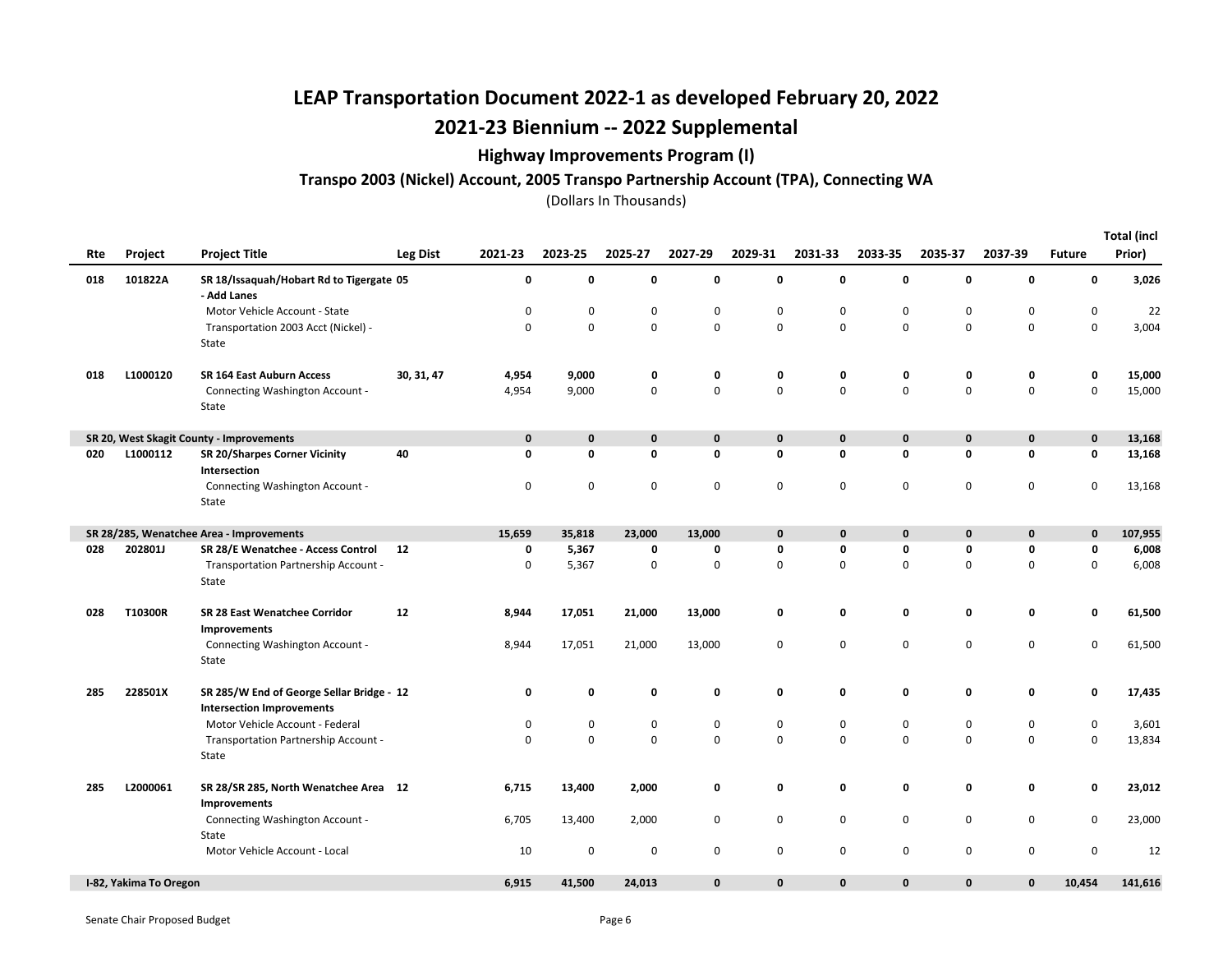### Highway Improvements Program (I)

#### Transpo 2003 (Nickel) Account, 2005 Transpo Partnership Account (TPA), Connecting WA

(Dollars In Thousands)

Total (incl

|     |          |                                                                                |          |             |             |             |             |             |              |             |             |             |               | Total (incl |
|-----|----------|--------------------------------------------------------------------------------|----------|-------------|-------------|-------------|-------------|-------------|--------------|-------------|-------------|-------------|---------------|-------------|
| Rte | Project  | <b>Project Title</b>                                                           | Leg Dist | 2021-23     | 2023-25     | 2025-27     | 2027-29     | 2029-31     | 2031-33      | 2033-35     | 2035-37     | 2037-39     | <b>Future</b> | Prior)      |
| 082 | 5082010  | I-82/Valley Mall Blvd - Rebuild<br>Interchange                                 | 15       | 19          | 0           | 0           | 0           | 0           | 0            | 0           | 0           | $\mathbf 0$ | 0             | 34,803      |
|     |          | Motor Vehicle Account - Fed Stimulus -<br>Surface Transp Stim                  |          | 0           | 0           | 0           | 0           | 0           | 0            | $\mathbf 0$ | $\mathbf 0$ | 0           | 0             | 19,654      |
|     |          | Motor Vehicle Account - Federal                                                |          | 0           | 0           | 0           | 0           | $\mathbf 0$ | $\Omega$     | 0           | 0           | 0           | 0             | 2,541       |
|     |          | Motor Vehicle Account - Local                                                  |          | $\mathbf 0$ | $\mathbf 0$ | 0           | 0           | $\mathbf 0$ | $\Omega$     | $\Omega$    | $\mathbf 0$ | $\mathbf 0$ | 0             | 1,865       |
|     |          | Motor Vehicle Account - State                                                  |          | 0           | 0           | 0           | 0           | 0           | 0            | $\mathbf 0$ | 0           | 0           | 0             | 2,249       |
|     |          | Transportation Partnership Account -                                           |          | 19          | $\mathbf 0$ | 0           | 0           | 0           | $\Omega$     | $\Omega$    | $\mathbf 0$ | $\mathsf 0$ | 0             | 8,494       |
|     |          | State                                                                          |          |             |             |             |             |             |              |             |             |             |               |             |
| 082 | L2000123 | I-82/EB WB On and Off Ramps                                                    | 15       | 75          | 0           | 0           | 0           | 0           | 0            | 0           | 0           | 0           | 10,454        | 34,400      |
|     |          | Connecting Washington Account -<br>State                                       |          | 75          | $\mathbf 0$ | 0           | 0           | 0           | 0            | $\mathbf 0$ | $\mathsf 0$ | $\pmb{0}$   | 10,454        | 34,400      |
| 082 | T21100R  | I-82 Yakima - Union Gap Economic<br><b>Development Improvements</b>            | 14, 15   | 6,821       | 41,500      | 24,013      | 0           | 0           | 0            | 0           | 0           | 0           | 0             | 72,413      |
|     |          | Connecting Washington Account -<br>State                                       |          | 6,821       | 41,500      | 24,013      | 0           | 0           | $\mathbf 0$  | $\mathbf 0$ | $\mathbf 0$ | 0           | 0             | 72,413      |
|     |          | I-90, Snoqualmie Pass - Corridor Improvements                                  |          | 90,209      | 249,155     | 244,248     | 598         | 515         | $\mathbf{0}$ | $\mathbf 0$ | $\pmb{0}$   | $\pmb{0}$   | $\mathbf{0}$  | 1,170,071   |
| 090 | 509009B  | I-90/Snoqualmie Pass East - Hyak to<br>Keechelus Dam - Corridor<br>Improvement | 05, 13   | 4,784       | 2,098       | 598         | 598         | 515         | 0            | 0           | 0           | 0           | O             | 564,921     |
|     |          | Transportation Partnership Account -<br>State                                  |          | 4,784       | 2,098       | 598         | 598         | 515         | 0            | $\pmb{0}$   | $\mathsf 0$ | $\pmb{0}$   | 0             | 564,921     |
| 090 | M00500R  | I-90 Snoqualmie Pass - Widen to                                                | 13       | 85,425      | 247,057     | 243,650     | 0           | 0           | 0            | 0           | 0           | 0           | 0             | 605,150     |
|     |          | Connecting Washington Account -<br>State                                       |          | 85,425      | 191,457     | 120,500     | 0           | 0           | $\Omega$     | $\mathbf 0$ | $\mathbf 0$ | $\mathbf 0$ | 0             | 426,400     |
|     |          | Move Ahead WA Account -<br>State/Federal                                       |          | 0           | 55,600      | 123,150     | 0           | 0           | 0            | $\mathbf 0$ | $\mathbf 0$ | 0           | 0             | 178,750     |
|     |          | I-90, Spokane Area - Corridor Improvements                                     |          | 25,556      | 270         | $\mathbf 0$ | $\mathbf 0$ | $\pmb{0}$   | $\mathbf{0}$ | $\mathbf 0$ | $\pmb{0}$   | $\mathbf 0$ | $\mathbf 0$   | 51,957      |
| 090 | L2000094 | I-90/Medical Lake & Geiger<br>Interchanges                                     | 06       | 7,729       | 270         | 0           | 0           | $\mathbf 0$ | 0            | 0           | $\mathbf 0$ | 0           | 0             | 27,907      |
|     |          | Connecting Washington Account -<br>State                                       |          | 7,445       | 270         | 0           | 0           | 0           | $\mathbf 0$  | 0           | $\mathbf 0$ | 0           | 0             | 26,600      |
|     |          | Motor Vehicle Account - Local                                                  |          | 284         | $\mathbf 0$ | 0           | 0           | $\mathbf 0$ | 0            | $\mathbf 0$ | $\mathbf 0$ | $\mathbf 0$ | 0             | 1,307       |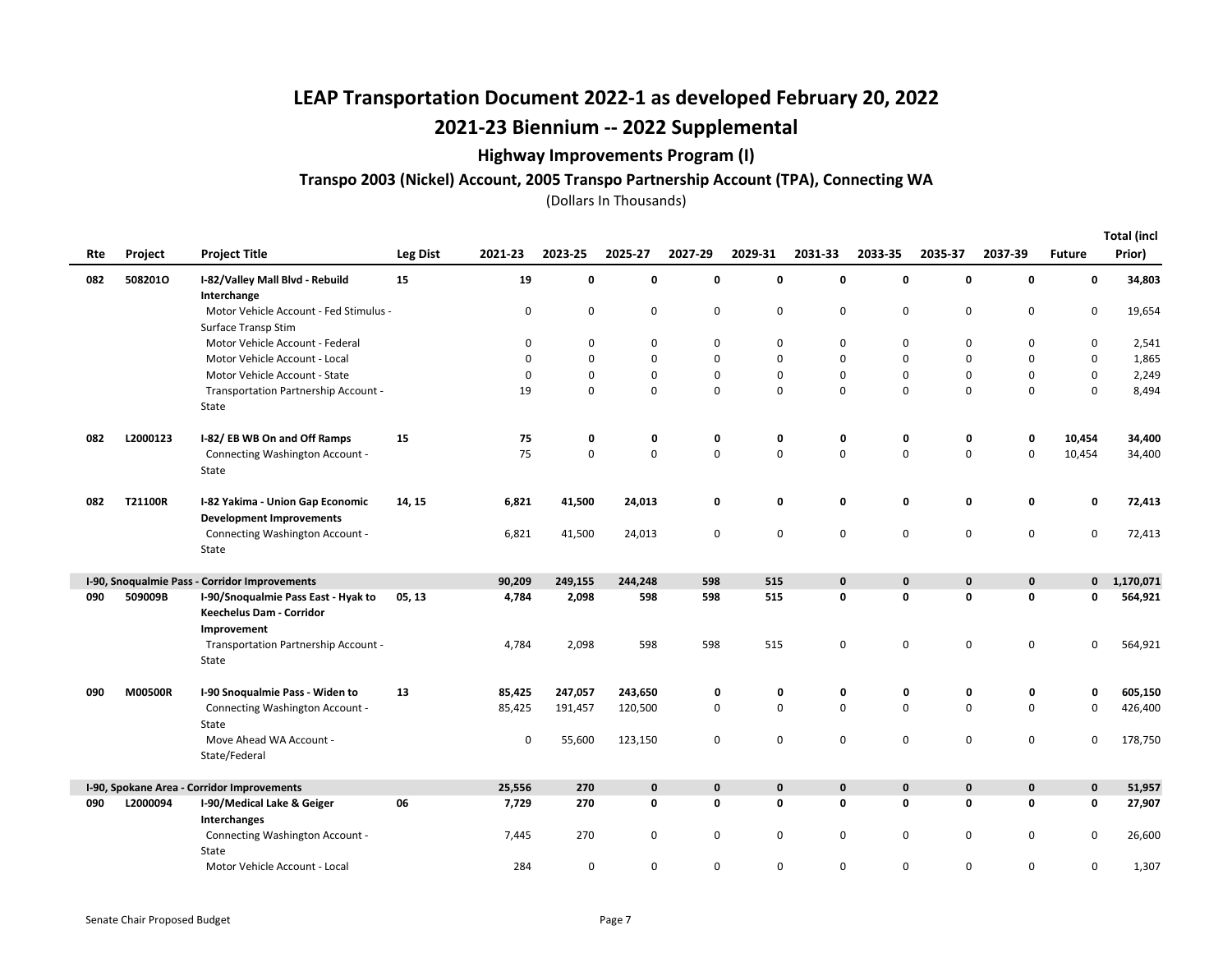### Highway Improvements Program (I)

#### Transpo 2003 (Nickel) Account, 2005 Transpo Partnership Account (TPA), Connecting WA

| Rte | Project  | <b>Project Title</b>                                                      | Leg Dist                  | 2021-23        | 2023-25      | 2025-27 | 2027-29      | 2029-31      | 2031-33      | 2033-35      | 2035-37     | 2037-39      | <b>Future</b> | <b>Total (incl</b><br>Prior) |
|-----|----------|---------------------------------------------------------------------------|---------------------------|----------------|--------------|---------|--------------|--------------|--------------|--------------|-------------|--------------|---------------|------------------------------|
| 090 | L2000122 | I-90/Barker to Harvard - Improve<br><b>Interchanges &amp; Local Roads</b> | 04                        | 17,827         | 0            | 0       | 0            | 0            | 0            | 0            | 0           | 0            | 0             | 24,050                       |
|     |          | Connecting Washington Account -<br>State                                  |                           | 14,367         | 0            | 0       | 0            | 0            | 0            | 0            | $\pmb{0}$   | $\mathbf 0$  | 0             | 20,400                       |
|     |          | Motor Vehicle Account - Local                                             |                           | 3,149          | $\mathbf 0$  | 0       | 0            | $\mathbf 0$  | 0            | $\mathbf 0$  | 0           | $\mathbf 0$  | $\mathbf 0$   | 3,150                        |
|     |          | Motor Vehicle Account - State                                             |                           | 311            | 0            | 0       | 0            | 0            | $\mathbf 0$  | $\mathbf 0$  | 0           | $\mathbf 0$  | $\mathbf 0$   | 500                          |
|     |          | I-90, Western Washington - Improvements                                   |                           | 21,732         | $\mathbf 0$  | 0       | $\mathbf 0$  | $\mathbf 0$  | 0            | $\pmb{0}$    | $\mathbf 0$ | $\mathbf 0$  | $\mathbf 0$   | 75,335                       |
| 090 | L2000124 | <b>I-90/Front Street IJR</b>                                              | 05                        | 216            | 0            | 0       | 0            | 0            | 0            | 0            | 0           | 0            | 0             | 2,300                        |
|     |          | Connecting Washington Account -<br>State                                  |                           | 216            | $\mathbf 0$  | 0       | 0            | 0            | 0            | $\mathbf 0$  | $\pmb{0}$   | $\mathbf 0$  | 0             | 2,300                        |
| 090 | L2000201 | I-90/Eastgate to SR 900 - Corridor<br>Improvements                        | 05, 41, 48                | 21,516         | 0            | 0       | 0            | 0            | 0            | 0            | 0           | 0            | 0             | 73,035                       |
|     |          | Connecting Washington Account -<br>State                                  |                           | 21,516         | 0            | 0       | 0            | 0            | 0            | 0            | $\pmb{0}$   | $\mathbf 0$  | 0             | 73,035                       |
|     |          | SR 99, Seattle - Alaskan Way Viaduct                                      |                           | 175,667        | $\mathbf{0}$ | 0       | 0            | $\mathbf 0$  | 0            | $\pmb{0}$    | $\mathbf 0$ | $\mathbf 0$  | $\mathbf{0}$  | 3,397,625                    |
| 099 | 809936Z  | SR 99/Alaskan Way Viaduct -<br>Replacement                                | 11, 36, 37, 43            | 175,660        | 0            | 0       | 0            | 0            | 0            | $\mathbf 0$  | 0           | 0            | 0             | 3,359,788                    |
|     |          | Alaskan Way Viaduct Tolls - State                                         |                           | $\mathbf 0$    | 0            | 0       | 0            | 0            | 0            | $\mathbf 0$  | 0           | $\mathbf 0$  | 0             | 200,001                      |
|     |          | Motor Vehicle Account - Federal                                           |                           | 0              | 0            | 0       | 0            | $\mathbf 0$  | $\Omega$     | $\Omega$     | $\mathbf 0$ | $\mathbf 0$  | 0             | 787,212                      |
|     |          | Motor Vehicle Account - Local                                             |                           | 3,882          | 0            | 0       | 0            | 0            | $\Omega$     | 0            | 0           | $\mathbf 0$  | 0             | 336,324                      |
|     |          | Motor Vehicle Account - State                                             |                           | 9,000          | 0            | 0       | 0            | 0            | 0            | $\mathbf 0$  | 0           | 0            | 0             | 9,000                        |
|     |          | <b>Multimodal Transportation Account -</b><br>State                       |                           | 985            | 0            | 0       | 0            | $\mathbf 0$  | 0            | 0            | $\mathbf 0$ | $\mathbf 0$  | $\mathbf 0$   | 4,805                        |
|     |          | Transportation 2003 Acct (Nickel) -<br>State                              |                           | 1              | 0            | 0       | 0            | $\pmb{0}$    | 0            | $\mathbf 0$  | $\pmb{0}$   | $\mathsf 0$  | 0             | 326,360                      |
|     |          | Transportation Partnership Account -<br>State                             |                           | 161,792        | 0            | 0       | 0            | 0            | 0            | 0            | $\pmb{0}$   | 0            | 0             | 1,696,086                    |
| 099 | 809940B  | SR 99/Viaduct Project - Construction<br><b>Mitigation</b>                 | 11, 32, 36, 37,<br>43, 46 | $\overline{7}$ | $\mathbf 0$  | 0       | 0            | 0            | 0            | 0            | 0           | 0            | 0             | 37,837                       |
|     |          | <b>Multimodal Transportation Account -</b><br>State                       |                           | $\overline{7}$ | 0            | 0       | 0            | 0            | 0            | 0            | 0           | 0            | 0             | 30,512                       |
|     |          | Transportation Partnership Account -<br>State                             |                           | 0              | 0            | 0       | 0            | 0            | 0            | 0            | 0           | 0            | 0             | 7,325                        |
|     |          | US 101/104/112, Olympic Peninsula/SW WA - Improvements                    |                           | $\mathbf 0$    | $\mathbf 0$  | 0       | $\mathbf{0}$ | $\mathbf{0}$ | $\mathbf{0}$ | $\mathbf{0}$ | $\mathbf 0$ | $\mathbf{0}$ | $\mathbf{0}$  | 2,636                        |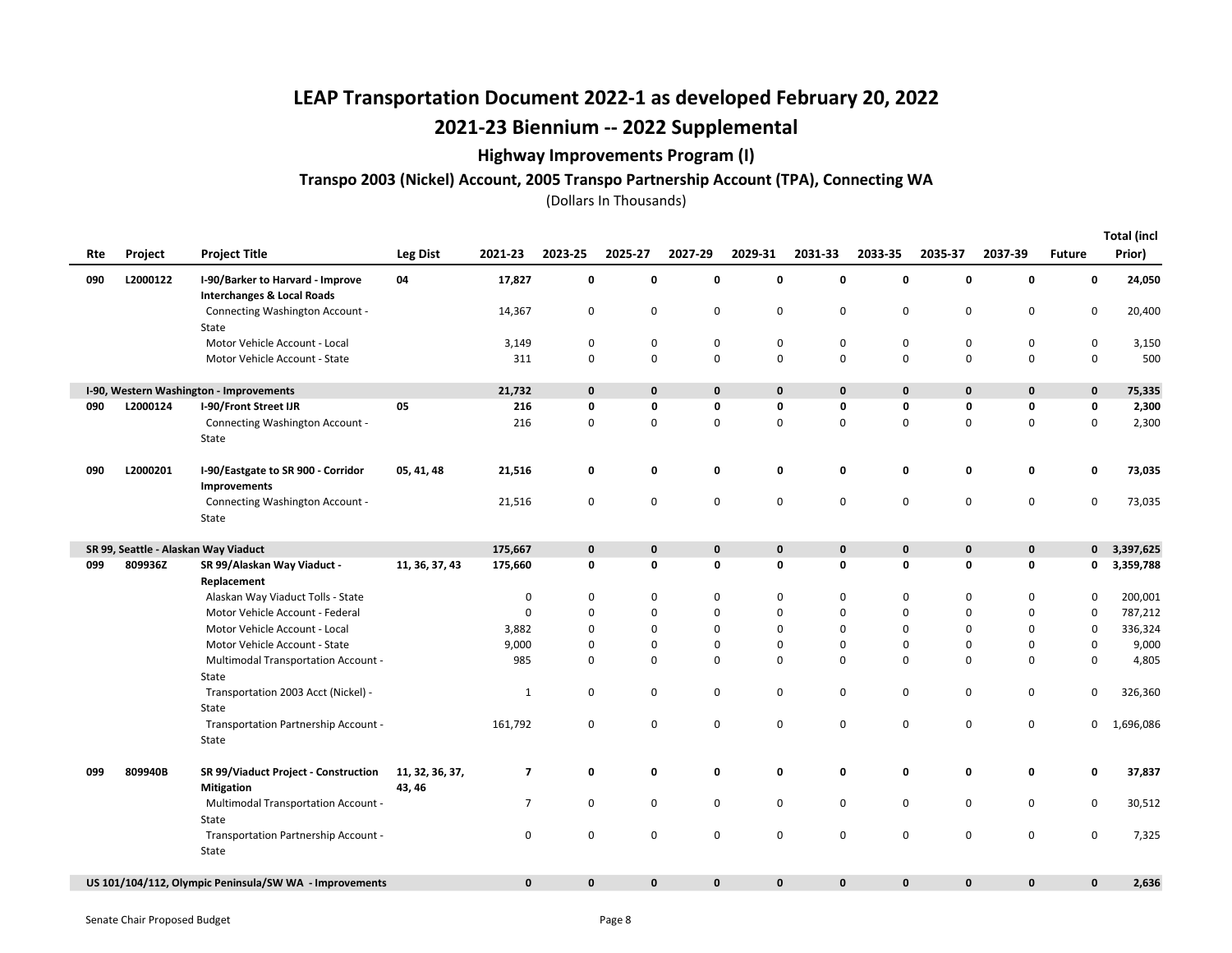### Highway Improvements Program (I)

#### Transpo 2003 (Nickel) Account, 2005 Transpo Partnership Account (TPA), Connecting WA

| Rte | Project  | <b>Project Title</b>                              | Leg Dist              | 2021-23      | 2023-25      | 2025-27      | 2027-29     | 2029-31     | 2031-33      | 2033-35      | 2035-37     | 2037-39      | <b>Future</b> | <b>Total (incl</b><br>Prior) |
|-----|----------|---------------------------------------------------|-----------------------|--------------|--------------|--------------|-------------|-------------|--------------|--------------|-------------|--------------|---------------|------------------------------|
| 101 | L2000161 | US 101/Lynch Road Intersection                    | 35                    | 0            | $\mathbf 0$  | $\mathbf 0$  | $\mathbf 0$ | 0           | 0            | 0            | $\mathbf 0$ | $\mathbf 0$  | 0             | 2,636                        |
|     |          | Improvements                                      |                       |              |              |              |             |             |              |              |             |              |               |                              |
|     |          | Connecting Washington Account -<br>State          |                       | 0            | 0            | $\mathbf 0$  | $\mathbf 0$ | 0           | $\mathbf 0$  | 0            | $\mathbf 0$ | $\mathbf 0$  | 0             | 2,636                        |
|     |          | SR 167, Renton to Puyallup Corridor Improvements  |                       | 452          | $\mathbf 0$  | $\mathbf 0$  | $\pmb{0}$   | $\mathbf 0$ | 0            | $\mathbf 0$  | $\mathbf 0$ | $\mathbf 0$  | 0             | 83,931                       |
| 167 | 816701C  | SR 167/8th St E Vic to S 277th St Vic -           | 30, 33, 47            | 452          | 0            | 0            | 0           | 0           | 0            | 0            | 0           | 0            | 0             | 83,931                       |
|     |          | <b>Southbound Managed Lane</b>                    |                       |              |              |              |             |             |              |              |             |              |               |                              |
|     |          | Transportation Partnership Account -<br>State     |                       | 452          | $\mathbf 0$  | 0            | 0           | $\mathbf 0$ | 0            | 0            | $\mathbf 0$ | $\mathbf 0$  | 0             | 83,931                       |
|     |          | SR 167, Tacoma to Puyallup - New Freeway          |                       | 480,436      | 810,587      | 696,200      | 136,998     | $\mathbf 0$ | $\mathbf{0}$ | $\mathbf{0}$ | $\mathbf 0$ | $\bf{0}$     | $\mathbf{0}$  | 2,401,076                    |
| 167 | M00600R  | SR 167/SR 509 Puget Sound Gateway                 | 25, 27, 30, 31,<br>33 | 480,436      | 810,587      | 696,200      | 136,998     | $\mathbf 0$ | 0            | 0            | $\mathbf 0$ | $\mathbf 0$  | 0             | 2,401,076                    |
|     |          | Connecting Washington Account -<br>State          |                       | 361,296      | 530,080      | 278,000      | 130,998     | 0           | 0            | 0            | 0           | 0            | 0             | 1,565,500                    |
|     |          | Motor Vehicle Account - Federal                   |                       | 85,015       | 2,021        | 0            | 0           | 0           | 0            | 0            | 0           | 0            | 0             | 89,186                       |
|     |          | Motor Vehicle Account - Local                     |                       | 13,725       | 48,186       | 42,800       | 6,000       | 0           | $\mathbf 0$  | 0            | 0           | $\mathbf 0$  | 0             | 120,290                      |
|     |          | Move Ahead WA Account -                           |                       | 7,200        | 230,300      | 195,400      | 0           | 0           | $\mathbf 0$  | $\mathbf 0$  | $\mathbf 0$ | 0            | 0             | 432,900                      |
|     |          | State/Federal                                     |                       |              |              |              |             |             |              |              |             |              |               |                              |
|     |          | Multimodal Transportation Account -<br>State      |                       | 4,800        | 0            | $\mathbf 0$  | 0           | 0           | 0            | 0            | $\mathbf 0$ | 0            | 0             | 4,800                        |
|     |          | Puget Sound Gateway Facility Account -            |                       | 8,400        | $\mathbf 0$  | 180,000      | 0           | $\mathbf 0$ | 0            | $\mathbf 0$  | $\mathbf 0$ | $\mathbf 0$  | 0             | 188,400                      |
|     |          | State                                             |                       |              |              |              |             |             |              |              |             |              |               |                              |
|     |          | I-205, Vancouver Area - Corridor Improvements     |                       | $\mathbf{0}$ | 3,000        | 13,000       | 34,000      | $\mathbf 0$ | $\mathbf{0}$ | $\mathbf{0}$ | $\mathbf 0$ | $\mathbf 0$  | $\mathbf 0$   | 88,775                       |
| 005 | L1000111 | I-5/179th St Interchange                          | 17, 18                | 0            | 3,000        | 13,000       | 34,000      | 0           | 0            | 0            | 0           | 0            | $\mathbf 0$   | 50,500                       |
|     |          | Connecting Washington Account -                   |                       | 0            | 3,000        | 13,000       | 34,000      | 0           | 0            | 0            | 0           | 0            | 0             | 50,000                       |
|     |          | State                                             |                       |              |              |              |             |             |              |              |             |              |               |                              |
|     |          | Motor Vehicle Account - State                     |                       | 0            | $\mathbf 0$  | 0            | $\mathbf 0$ | 0           | $\mathbf 0$  | 0            | 0           | $\mathbf 0$  | 0             | 500                          |
| 205 | 420511A  | I-205/Mill Plain Interchange to NE 18th 49        |                       | 0            | 0            | 0            | 0           | 0           | 0            | 0            | 0           | $\mathbf 0$  | 0             | 38,275                       |
|     |          | St - Build Interchange - Stage 2                  |                       |              |              |              |             |             |              |              |             |              |               |                              |
|     |          | Motor Vehicle Account - Local                     |                       | 0            | 0            | 0            | 0           | 0           | 0            | 0            | 0           | 0            | 0             | 14                           |
|     |          | Transportation Partnership Account -              |                       | 0            | 0            | $\mathbf 0$  | $\mathsf 0$ | 0           | $\mathbf 0$  | 0            | $\mathbf 0$ | $\mathbf 0$  | $\mathbf 0$   | 38,261                       |
|     |          | State                                             |                       |              |              |              |             |             |              |              |             |              |               |                              |
|     |          | SR 240, Richland Vicinity - Corridor Improvements |                       | 4,598        | $\mathbf{0}$ | $\mathbf{0}$ | $\mathbf 0$ | 0           | $\mathbf{0}$ | $\mathbf{0}$ | $\mathbf 0$ | $\mathbf{0}$ | 0             | 46,021                       |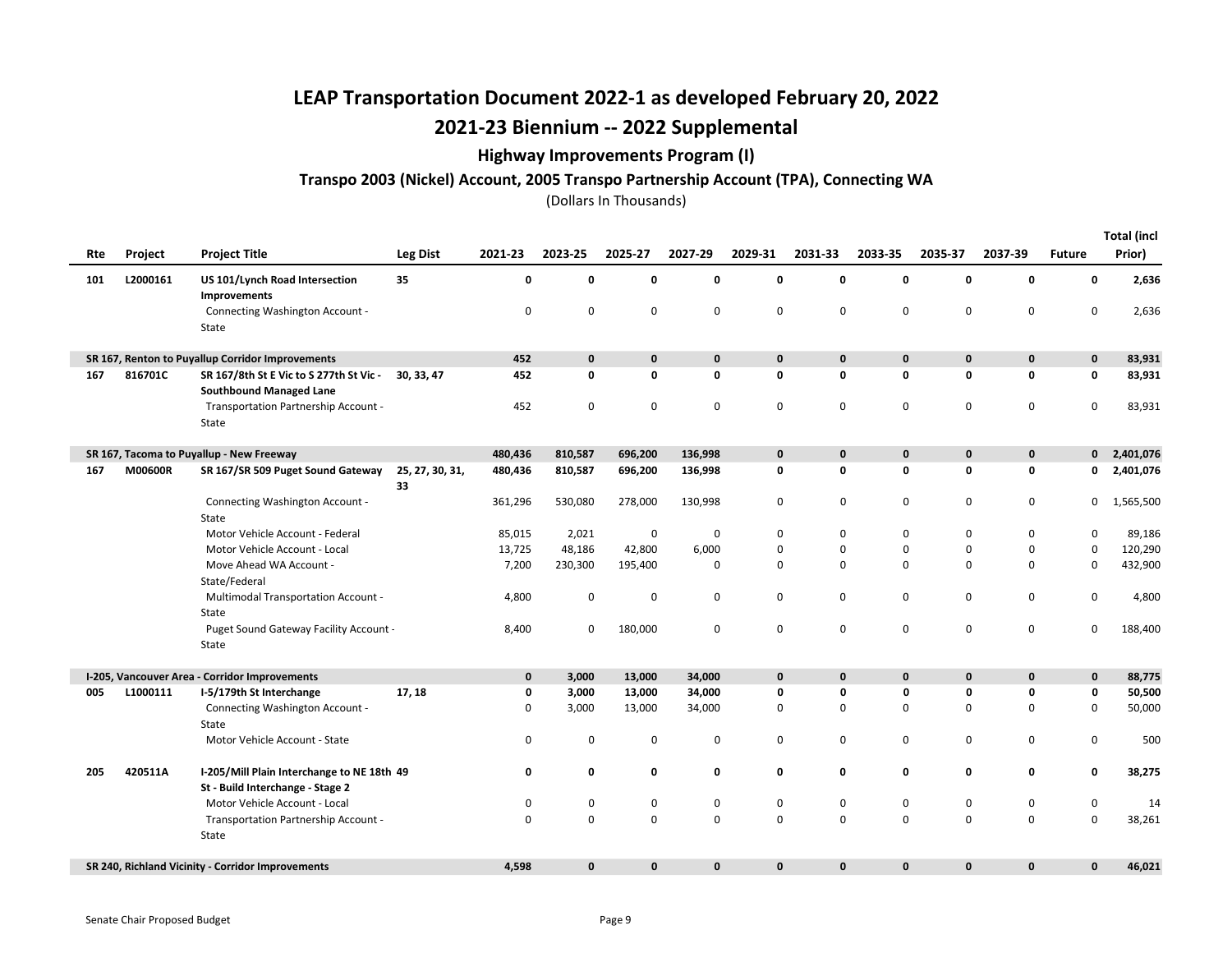### Highway Improvements Program (I)

### Transpo 2003 (Nickel) Account, 2005 Transpo Partnership Account (TPA), Connecting WA

(Dollars In Thousands)

Total (incl

| Rte | Project        | <b>Project Title</b>                                      | Leg Dist       | 2021-23  | 2023-25     | 2025-27     | 2027-29     | 2029-31     | 2031-33     | 2033-35     | 2035-37     | 2037-39     | <b>Future</b> | <b>Total (incl</b><br>Prior) |
|-----|----------------|-----------------------------------------------------------|----------------|----------|-------------|-------------|-------------|-------------|-------------|-------------|-------------|-------------|---------------|------------------------------|
| 240 | 524002G        | SR 240/Richland Y to Columbia Center 08                   |                | 4        | 0           | 0           | 0           | $\mathbf 0$ | 0           | 0           | 0           | 0           | 0             | 41,021                       |
|     |                | I/C - Add Lanes                                           |                |          |             |             |             |             |             |             |             |             |               |                              |
|     |                | Motor Vehicle Account - Local                             |                | 0        | 0           | 0           | 0           | 0           | 0           | 0           | 0           | 0           | 0             | 186                          |
|     |                | Motor Vehicle Account - State                             |                | 0        | 0           | 0           | 0           | 0           | $\mathbf 0$ | $\mathbf 0$ | 0           | 0           | $\pmb{0}$     | 1,102                        |
|     |                | Transportation 2003 Acct (Nickel) -<br>State              |                | 4        | 0           | 0           | 0           | $\pmb{0}$   | $\mathbf 0$ | $\mathbf 0$ | 0           | 0           | $\pmb{0}$     | 39,733                       |
| 240 | L2000202       | SR 240/Richland Corridor<br>Improvements                  | 08             | 4,594    | 0           | 0           | 0           | 0           | 0           | 0           | 0           | 0           | 0             | 5,000                        |
|     |                | Connecting Washington Account -<br>State                  |                | 4,594    | 0           | 0           | 0           | $\mathbf 0$ | 0           | 0           | 0           | 0           | 0             | 5,000                        |
|     |                | SR 305/SR 304, Bremerton Vicinity - Corridor Improvements |                | 16,232   | 11,900      | 2,000       | 0           | $\mathbf 0$ | $\mathbf 0$ | $\mathbf 0$ | $\mathbf 0$ | $\mathbf 0$ | $\pmb{0}$     | 40,300                       |
| 305 | <b>N30500R</b> | SR 305 Construction - Safety & Mobility 23                |                | 16,232   | 11,900      | 2,000       | 0           | 0           | 0           | 0           | 0           | 0           | 0             | 40,300                       |
|     |                | Improvements                                              |                |          |             |             |             |             |             |             |             |             |               |                              |
|     |                | Connecting Washington Account -                           |                | 16,232   | 11,900      | 2,000       | 0           | $\mathbf 0$ | 0           | $\Omega$    | 0           | 0           | 0             | 40,300                       |
|     |                | State                                                     |                |          |             |             |             |             |             |             |             |             |               |                              |
|     |                | SR 395, Ritzville to Pasco - Corridor Improvements        |                | 1,378    | $\mathbf 0$ | $\mathbf 0$ | $\mathbf 0$ | $\mathbf 0$ | $\mathbf 0$ | $\mathbf 0$ | $\mathbf 0$ | $\mathbf 0$ | $\pmb{0}$     | 15,000                       |
| 395 | L2000128       | US 395/Safety Corridor Improvements 09, 16                |                | 1,378    | 0           | 0           | 0           | 0           | 0           | 0           | 0           | 0           | 0             | 15,000                       |
|     |                | Connecting Washington Account -                           |                | 1,378    | 0           | 0           | $\mathbf 0$ | $\mathbf 0$ | $\mathbf 0$ | 0           | 0           | 0           | $\pmb{0}$     | 15,000                       |
|     |                | State                                                     |                |          |             |             |             |             |             |             |             |             |               |                              |
|     |                | US 395, Spokane - North Spokane Corridor                  |                | 187,308  | 199,093     | 252,100     | 68,204      | $\mathbf 0$ | 0           | 0           | 0           | 0           | $\mathbf{0}$  | 1,103,082                    |
| 395 | 600010A        | US 395/North Spokane Corridor                             | 03, 04, 06, 07 | 0        | 0           | 0           | $\mathbf 0$ | 0           | 0           | 0           | 0           | 0           | 0             | 222,843                      |
|     |                | Motor Vehicle Account - Federal                           |                | 0        | 0           | 0           | $\Omega$    | $\mathbf 0$ | $\Omega$    | $\Omega$    | 0           | 0           | 0             | 77,968                       |
|     |                | Motor Vehicle Account - Local                             |                | $\Omega$ | 0           | $\mathbf 0$ | $\Omega$    | $\Omega$    | $\Omega$    | $\Omega$    | 0           | 0           | 0             | 58                           |
|     |                | Motor Vehicle Account - State                             |                | 0        | 0           | 0           | 0           | 0           | 0           | 0           | 0           | 0           | 0             | 5,097                        |
|     |                | Multimodal Transportation Account -                       |                | $\Omega$ | $\Omega$    | $\mathbf 0$ | 0           | $\Omega$    | $\Omega$    | 0           | $\Omega$    | $\Omega$    | 0             | 37                           |
|     |                | State                                                     |                |          |             |             |             |             |             |             |             |             |               |                              |
|     |                | Special Category C Account - State<br>Restr               |                | 0        | 0           | 0           | 0           | 0           | 0           | 0           | 0           | 0           | 0             | 12,328                       |
|     |                | Transportation 2003 Acct (Nickel) -                       |                | 0        | 0           | 0           | 0           | 0           | 0           | 0           | 0           | 0           | 0             | 35,459                       |
|     |                | State                                                     |                |          |             |             |             |             |             |             |             |             |               |                              |
|     |                | Transportation Partnership Account -                      |                | 0        | 0           | $\mathbf 0$ | $\mathbf 0$ | $\mathbf 0$ | 0           | 0           | 0           | 0           | 0             | 91,896                       |
|     |                | State                                                     |                |          |             |             |             |             |             |             |             |             |               |                              |
| 395 | <b>M00800R</b> | <b>US 395 North Spokane Corridor</b>                      | 03, 04, 07     | 187,308  | 199,093     | 252,100     | 68,204      | 0           | 0           | 0           | 0           | 0           | 0             | 880,239                      |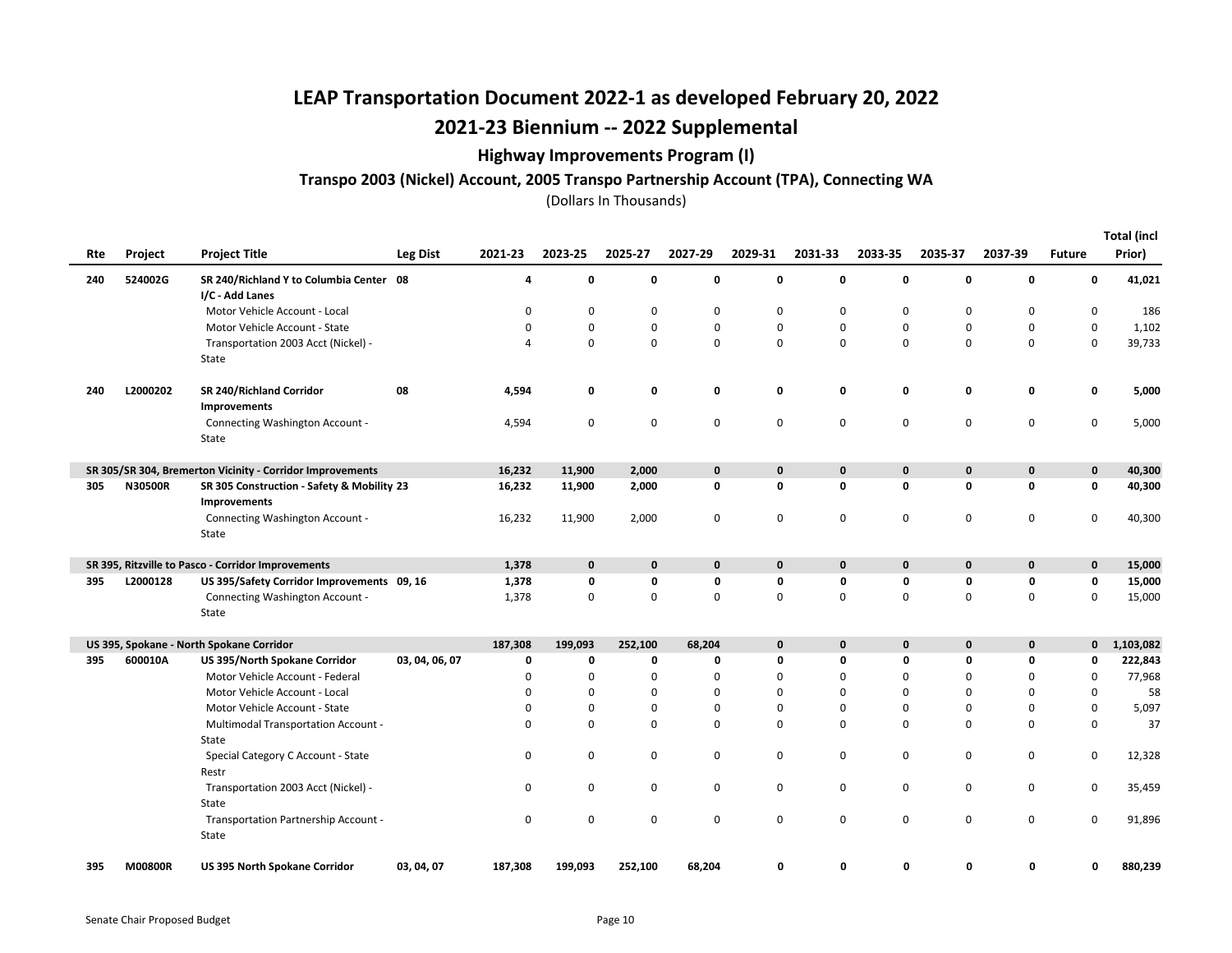### Highway Improvements Program (I)

#### Transpo 2003 (Nickel) Account, 2005 Transpo Partnership Account (TPA), Connecting WA

|     |         |                                                                                  |                 |         |             |             |             |             |             |             |             |              |               | <b>Total (incl</b> |
|-----|---------|----------------------------------------------------------------------------------|-----------------|---------|-------------|-------------|-------------|-------------|-------------|-------------|-------------|--------------|---------------|--------------------|
| Rte | Project | <b>Project Title</b>                                                             | <b>Leg Dist</b> | 2021-23 | 2023-25     | 2025-27     | 2027-29     | 2029-31     | 2031-33     | 2033-35     | 2035-37     | 2037-39      | <b>Future</b> | Prior)             |
|     |         | Connecting Washington Account -<br>State                                         |                 | 186,820 | 199,093     | 252,100     | 68,204      | 0           | 0           | 0           | 0           | $\mathbf 0$  | 0             | 872,901            |
|     |         | Motor Vehicle Account - Local                                                    |                 | 488     | 0           | 0           | 0           | 0           | 0           | 0           | 0           | 0            | 0             | 1,338              |
|     |         | Special Category C Account - State<br>Restr                                      |                 | 0       | $\mathbf 0$ | $\mathbf 0$ | $\mathsf 0$ | $\mathbf 0$ | $\mathbf 0$ | $\mathbf 0$ | $\mathbf 0$ | $\mathbf 0$  | $\mathsf 0$   | 6,000              |
|     |         | I-405, Lynnwood to Tukwila - Corridor Improvements                               |                 | 705,212 | 571.255     | 152,985     | 143,000     | $\mathbf 0$ | $\mathbf 0$ | 0           | $\pmb{0}$   | $\mathbf{0}$ | $\mathbf{0}$  | 2,887,473          |
| 405 | 140504C | I-405/SR 167 Interchange - Direct<br>Connector                                   | 11, 37          | 0       | 0           | 0           | 0           | 0           | $\mathbf 0$ | 0           | 0           | $\mathbf 0$  | 0             | 27,905             |
|     |         | Transportation Partnership Account -<br>State                                    |                 | 0       | $\mathbf 0$ | 0           | $\mathbf 0$ | $\mathbf 0$ | 0           | 0           | $\mathbf 0$ | $\mathbf 0$  | 0             | 27,905             |
| 405 | 840502B | I-405/SR 181 to SR 167 - Widening                                                | 11              | 79      | 0           | 0           | 0           | 0           | 0           | 0           | 0           | 0            | 0             | 140,084            |
|     |         | Motor Vehicle Account - Local                                                    |                 | 75      | 0           | $\mathbf 0$ | 0           | $\mathbf 0$ | 0           | 0           | 0           | $\mathbf 0$  | 0             | 1,217              |
|     |         | Transportation 2003 Acct (Nickel) -<br>State                                     |                 | 4       | $\mathbf 0$ | $\mathbf 0$ | $\mathbf 0$ | $\mathbf 0$ | $\mathbf 0$ | 0           | 0           | $\mathbf 0$  | $\mathsf 0$   | 84,068             |
|     |         | Transportation Partnership Account -<br>State                                    |                 | 0       | 0           | $\mathbf 0$ | $\mathsf 0$ | $\mathbf 0$ | 0           | 0           | $\mathbf 0$ | $\mathbf 0$  | 0             | 54,799             |
| 405 | 840541F | I-405/I-90 to SE 8th St - Widening                                               | 41              | 0       | 0           | 0           | 0           | 0           | 0           | 0           | 0           | 0            | 0             | 179,816            |
|     |         | Motor Vehicle Account - Federal                                                  |                 | 0       | 0           | 0           | $\mathbf 0$ | 0           | 0           | 0           | 0           | 0            | 0             | 1,881              |
|     |         | Motor Vehicle Account - Local                                                    |                 | 0       | $\mathbf 0$ | 0           | $\mathsf 0$ | 0           | $\mathbf 0$ | 0           | 0           | $\mathbf 0$  | 0             | 465                |
|     |         | Transportation 2003 Acct (Nickel) -<br>State                                     |                 | 0       | $\mathbf 0$ | $\mathbf 0$ | 0           | 0           | $\mathbf 0$ | 0           | 0           | $\mathbf 0$  | $\mathsf 0$   | 177,470            |
| 405 | 8BI1001 | I-405/South Renton Vicinity Stage 2 - 11, 37, 47<br><b>Widening (Nickel/TPA)</b> |                 | 0       | 0           | 0           | 0           | 0           | 0           | 0           | 0           | 0            | 0             | 164,268            |
|     |         | Motor Vehicle Account - Federal                                                  |                 | 0       | $\pmb{0}$   | 0           | 0           | 0           | 0           | 0           | 0           | $\pmb{0}$    | 0             | 15,966             |
|     |         | Motor Vehicle Account - Local                                                    |                 | 0       | 0           | 0           | 0           | 0           | 0           | 0           | 0           | 0            | 0             | 195                |
|     |         | Transportation 2003 Acct (Nickel) -<br>State                                     |                 | 0       | $\mathbf 0$ | $\mathbf 0$ | 0           | 0           | $\mathbf 0$ | 0           | 0           | $\mathbf 0$  | $\mathsf 0$   | 29,985             |
|     |         | Transportation Partnership Account -<br>State                                    |                 | 0       | $\mathbf 0$ | $\mathbf 0$ | $\mathsf 0$ | 0           | 0           | 0           | $\mathbf 0$ | $\mathbf 0$  | 0             | 118,122            |
| 405 | 8BI1002 | I-405/Kirkland Vicinity Stage 2 -<br><b>Widening (Nickel/TPA)</b>                | 01, 41, 45, 48  | 15      | 0           | 0           | 0           | 0           | 0           | 0           | 0           | 0            | 0             | 342,737            |
|     |         | Motor Vehicle Account - Fed Stimulus -<br>Surface Transp Stim                    |                 | 0       | 0           | 0           | 0           | $\mathbf 0$ | 0           | 0           | $\mathbf 0$ | $\mathbf 0$  | 0             | 22,992             |
|     |         | Motor Vehicle Account - Federal                                                  |                 | 0       | 0           | 0           | 0           | 0           | 0           | 0           | 0           | 0            | 0             | 721                |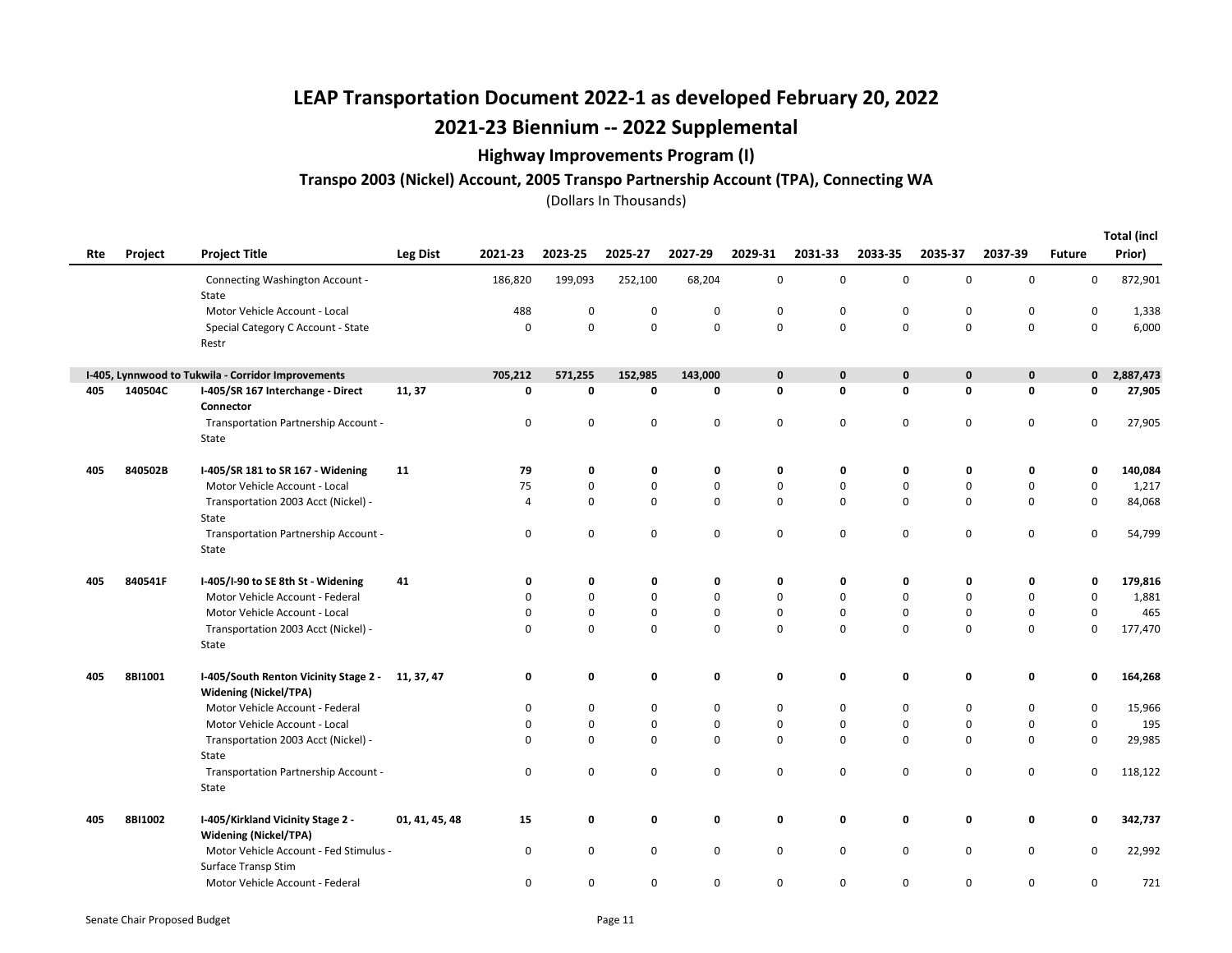### Highway Improvements Program (I)

#### Transpo 2003 (Nickel) Account, 2005 Transpo Partnership Account (TPA), Connecting WA

Total (incl

| Rte | Project  | <b>Project Title</b>                                                 | <b>Leg Dist</b> | 2021-23        | 2023-25           | 2025-27                    | 2027-29                    | 2029-31             | 2031-33 | 2033-35          | 2035-37     | 2037-39                    | <b>Future</b>    | Total (incl<br>Prior) |
|-----|----------|----------------------------------------------------------------------|-----------------|----------------|-------------------|----------------------------|----------------------------|---------------------|---------|------------------|-------------|----------------------------|------------------|-----------------------|
|     |          | Motor Vehicle Account - Local                                        |                 | 5              | 0                 | $\mathbf 0$                | $\pmb{0}$                  | $\mathsf{O}\xspace$ | 0       | 0                | 0           | $\mathbf 0$                | 0                | 457                   |
|     |          | Transportation 2003 Acct (Nickel) -                                  |                 | 8              | $\mathbf 0$       | $\mathbf 0$                | $\mathsf 0$                | $\mathbf 0$         | 0       | $\mathbf 0$      | $\mathbf 0$ | $\mathbf 0$                | $\mathsf 0$      | 96,684                |
|     |          | State                                                                |                 |                |                   |                            |                            |                     |         |                  |             |                            |                  |                       |
|     |          | Transportation Partnership Account -                                 |                 | $\overline{2}$ | $\pmb{0}$         | $\mathbf 0$                | $\mathsf 0$                | $\mathsf 0$         | 0       | $\mathbf 0$      | 0           | $\mathbf 0$                | 0                | 221,883               |
|     |          | State                                                                |                 |                |                   |                            |                            |                     |         |                  |             |                            |                  |                       |
| 405 | 8BI1006  | I-405/Renton to Bellevue Widening<br>and Express Toll Lanes          | 11, 37, 41      | 0              | 0                 | 0                          | 0                          | 0                   | 0       | 0                | 0           | 0                          | 0                | 21,656                |
|     |          | Transportation 2003 Acct (Nickel) -                                  |                 | 0              | 0                 | 0                          | 0                          | 0                   | 0       | 0                | 0           | 0                          | $\mathbf 0$      | 1,681                 |
|     |          | State                                                                |                 |                |                   |                            |                            |                     |         |                  |             |                            |                  |                       |
|     |          | Transportation Partnership Account -                                 |                 | 0              | $\mathbf 0$       | $\mathbf 0$                | $\mathbf 0$                | $\mathbf 0$         | 0       | 0                | $\mathbf 0$ | $\mathbf 0$                | $\mathsf 0$      | 19,975                |
|     |          | State                                                                |                 |                |                   |                            |                            |                     |         |                  |             |                            |                  |                       |
| 405 | L1000110 | I-405/NE 132nd Interchange - Totem                                   | 01, 45          | 65,994         | 4,830             | 0                          | 0                          | 0                   | 0       | 0                | 0           | 0                          | 0                | 83,399                |
|     |          | Lake                                                                 |                 |                |                   |                            |                            |                     |         |                  |             |                            |                  |                       |
|     |          | Connecting Washington Account -                                      |                 | 65,625         | 4,800             | 0                          | $\mathsf 0$                | $\mathsf 0$         | 0       | $\mathbf 0$      | $\pmb{0}$   | $\mathbf 0$                | 0                | 83,000                |
|     |          | State                                                                |                 |                |                   |                            |                            |                     |         |                  |             |                            |                  |                       |
|     |          | Motor Vehicle Account - Local                                        |                 | 369            | 30                | 0                          | 0                          | 0                   | 0       | 0                | 0           | $\mathbf 0$                | 0                | 399                   |
| 405 | L2000234 | I-405/SR 522 to I-5 Capacity                                         | 01, 21, 32      | 177,982        | 311,000           | 147,000                    | 0                          | 0                   | 0       | 0                | 0           | 0                          | 0                | 655,038               |
|     |          | Improvements                                                         |                 |                |                   |                            |                            |                     |         |                  |             |                            |                  |                       |
|     |          | I-405 and SR 167 Express Toll Lanes                                  |                 | 177,982        | 199,433           | 147,000                    | 0                          | 0                   | 0       | $\mathbf 0$      | 0           | $\mathbf 0$                | 0                | 538,457               |
|     |          | <b>Operations Acct - State</b><br>Move Ahead WA Account -            |                 | 0              | 111,567           | $\mathbf 0$                | $\mathsf{O}$               | $\mathsf 0$         | 0       | 0                | $\mathbf 0$ | $\mathbf 0$                | 0                | 111,567               |
|     |          | State/Federal                                                        |                 |                |                   |                            |                            |                     |         |                  |             |                            |                  |                       |
|     |          | Transportation Partnership Account -                                 |                 | 0              | 0                 | 0                          | 0                          | 0                   | 0       | 0                | 0           | 0                          | 0                | 5,014                 |
|     |          | State                                                                |                 |                |                   |                            |                            |                     |         |                  |             |                            |                  |                       |
| 405 | M00900R  | I-405/Renton to Bellevue - Corridor                                  | 11, 37, 41, 48  | 461,142        | 255,425           | 5,985                      | 143,000                    | 0                   | 0       | 0                | 0           | 0                          | 0                | 1,272,570             |
|     |          | Widening                                                             |                 |                |                   |                            |                            |                     |         |                  |             |                            |                  |                       |
|     |          | Connecting Washington Account -                                      |                 | 437,892        | 205,390           | 5,985                      | $\mathbf 0$                | 0                   | 0       | $\mathbf 0$      | 0           | $\mathbf 0$                | $\mathbf{0}$     | 1,011,147             |
|     |          | State                                                                |                 |                |                   |                            |                            |                     |         |                  |             |                            |                  |                       |
|     |          | I-405 and SR 167 Express Toll Lanes                                  |                 | 22,000         | 50,000            | 0                          | 143,000                    | 0                   | 0       | 0                | 0           | 0                          | 0                | 215,000               |
|     |          | <b>Operations Acct - State</b>                                       |                 |                |                   |                            |                            |                     |         |                  |             |                            |                  |                       |
|     |          | Motor Vehicle Account - Local<br>Transportation 2003 Acct (Nickel) - |                 | 1,250<br>0     | 35<br>$\mathbf 0$ | $\mathbf 0$<br>$\mathbf 0$ | $\mathbf 0$<br>$\mathsf 0$ | 0<br>$\mathbf 0$    | 0<br>0  | 0<br>$\mathbf 0$ | 0<br>0      | $\mathbf 0$<br>$\mathbf 0$ | 0<br>$\mathsf 0$ | 11,423<br>12,805      |
|     |          | State                                                                |                 |                |                   |                            |                            |                     |         |                  |             |                            |                  |                       |
|     |          | Transportation Partnership Account -                                 |                 | 0              | 0                 | 0                          | 0                          | 0                   | 0       | 0                | 0           | 0                          | 0                | 22,195                |
|     |          | State                                                                |                 |                |                   |                            |                            |                     |         |                  |             |                            |                  |                       |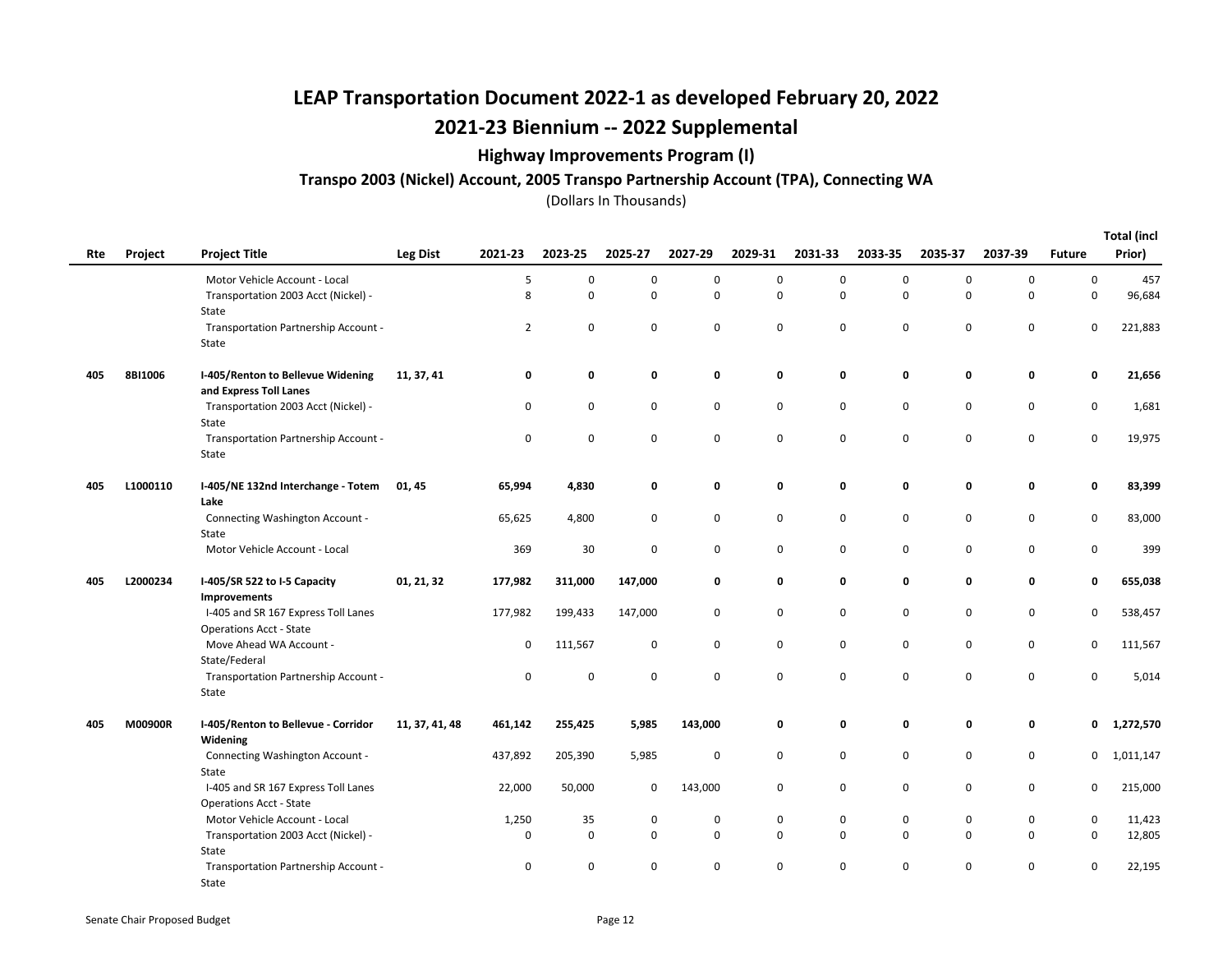### Highway Improvements Program (I)

### Transpo 2003 (Nickel) Account, 2005 Transpo Partnership Account (TPA), Connecting WA

|     |                            |                                                      |                 |          |              |             |             |             |              |              |              |                            |               | <b>Total (incl</b> |
|-----|----------------------------|------------------------------------------------------|-----------------|----------|--------------|-------------|-------------|-------------|--------------|--------------|--------------|----------------------------|---------------|--------------------|
| Rte | Project                    | <b>Project Title</b>                                 | <b>Leg Dist</b> | 2021-23  | 2023-25      | 2025-27     | 2027-29     | 2029-31     | 2031-33      | 2033-35      | 2035-37      | 2037-39                    | <b>Future</b> | Prior)             |
|     |                            |                                                      |                 |          |              |             |             |             |              |              |              |                            |               |                    |
|     |                            | SR 502, I-5 to Battle Ground - Corridor Improvements |                 | 16       | $\mathbf{0}$ | $\mathbf 0$ | $\pmb{0}$   | $\mathbf 0$ | $\mathbf{0}$ | $\mathbf{0}$ | $\mathbf{0}$ | $\mathbf 0$                | $\mathbf 0$   | 81,765             |
| 502 | 450208W                    | SR 502/I-5 to Battle Ground - Add                    | 17, 18          | 16       | $\mathbf 0$  | $\mathbf 0$ | 0           | $\mathbf 0$ | 0            | $\mathbf 0$  | 0            | 0                          | 0             | 81,765             |
|     |                            | Lanes                                                |                 |          |              |             |             |             |              |              |              |                            |               |                    |
|     |                            | Motor Vehicle Account - Local                        |                 | 0        | 0            | 0           | 0           | 0           | 0            | 0            |              | 0<br>0                     | 0             | 45                 |
|     |                            | Motor Vehicle Account - State                        |                 | 0        | $\Omega$     | $\mathbf 0$ | 0           | 0           | 0            | $\mathbf 0$  |              | $\mathbf 0$<br>0           | 0             | 200                |
|     |                            | Transportation 2003 Acct (Nickel) -                  |                 | $\Omega$ | $\mathbf 0$  | $\mathbf 0$ | $\mathbf 0$ | 0           | 0            | $\mathbf 0$  |              | 0<br>$\mathbf 0$           | 0             | 7,766              |
|     |                            | State                                                |                 |          |              |             |             |             |              |              |              |                            |               |                    |
|     |                            | Transportation Partnership Account -                 |                 | 16       | 0            | 0           | 0           | 0           | 0            | $\mathbf 0$  | 0            | 0                          | 0             | 73,754             |
|     |                            | State                                                |                 |          |              |             |             |             |              |              |              |                            |               |                    |
|     |                            |                                                      |                 |          |              |             |             |             |              |              |              |                            |               |                    |
|     | SR 510, Yelm - New Freeway |                                                      |                 | 5,318    | 48,701       | 717         | $\mathbf 0$ | $\mathbf 0$ | $\mathbf{0}$ | $\mathbf 0$  | $\mathbf{0}$ | $\mathbf{0}$               | $\mathbf 0$   | 58,500             |
| 510 | T32700R                    | SR 510/Yelm Loop Phase 2                             | 02              | 5,318    | 48,701       | 717         | 0           | 0           | 0            | $\mathbf 0$  | 0            | 0                          | $\mathbf 0$   | 58,500             |
|     |                            | Connecting Washington Account -                      |                 | 5,318    | 48,701       | 717         | $\mathbf 0$ | 0           | 0            | $\mathbf 0$  | 0            | $\mathbf 0$                | 0             | 58,500             |
|     |                            | State                                                |                 |          |              |             |             |             |              |              |              |                            |               |                    |
|     |                            |                                                      |                 |          |              |             |             |             |              |              |              |                            |               |                    |
|     |                            | SR 518, Burien to Tukwila - Corridor Improvements    |                 | 611      | $\mathbf 0$  | $\mathbf 0$ | $\mathbf 0$ | $\mathbf 0$ | $\mathbf{0}$ | $\mathbf{0}$ | $\mathbf 0$  | $\mathbf 0$                | $\mathbf 0$   | 13,426             |
| 518 | T32800R                    | SR 518 Des Moines Interchange                        | 33              | 611      | $\mathbf 0$  | 0           | 0           | 0           | $\mathbf 0$  | $\mathbf 0$  |              | 0<br>0                     | 0             | 13,426             |
|     |                            | Improvement                                          |                 |          |              |             |             |             |              |              |              |                            |               |                    |
|     |                            | Connecting Washington Account -                      |                 | 560      | 0            | 0           | 0           | 0           | 0            | $\mathbf 0$  | $\mathbf 0$  | 0                          | 0             | 13,351             |
|     |                            | State                                                |                 | 51       | $\mathbf 0$  |             | $\mathsf 0$ | 0           |              |              |              | 0                          | 0             | 75                 |
|     |                            | Motor Vehicle Account - Local                        |                 |          |              | 0           |             |             | 0            | $\mathbf 0$  |              | 0                          |               |                    |
|     |                            | SR 520, Seattle to Redmond - Corridor Improvements   |                 | 472,807  | 391,456      | 338,309     | 287,198     | 237,065     | 14,913       | $\mathbf 0$  |              | $\mathbf 0$<br>0           | 0             | 4,925,341          |
| 520 | 8BI1003                    | SR 520/Bridge Replacement and HOV 43, 48             |                 | 1,392    | 0            | 0           | 0           | 0           | 0            | 0            | 0            | 0                          | 0             | 2,677,687          |
|     |                            | (Nickel/TPA)                                         |                 |          |              |             |             |             |              |              |              |                            |               |                    |
|     |                            | Motor Vehicle Account - Federal                      |                 | 0        | 0            | 0           | 0           | 0           | 0            | $\mathbf 0$  |              | 0<br>0                     | 0             | 198,140            |
|     |                            | Motor Vehicle Account - Local                        |                 | 0        | $\Omega$     | $\mathbf 0$ | 0           | 0           | $\Omega$     | $\mathbf 0$  |              | 0<br>0                     | 0             | 2,592              |
|     |                            | Motor Vehicle Account - State                        |                 | 0        | 0            | $\mathbf 0$ | 0           | 0           | 0            | $\mathbf 0$  |              | 0<br>0                     | 0             | 2,575              |
|     |                            | SR 520 Corridor Account - Fed Ded -                  |                 | $\Omega$ | $\Omega$     | 0           | 0           | 0           | 0            | $\Omega$     |              | 0<br>0                     | $\mathbf 0$   | 300,001            |
|     |                            | <b>USDOT - TIFIA Loan</b>                            |                 |          |              |             |             |             |              |              |              |                            |               |                    |
|     |                            | SR 520 Corridor Account - State                      |                 | 0        | 0            | 0           | 0           | 0           | 0            | 0            |              | 0<br>0                     | 0             | 662,948            |
|     |                            | SR 520 Corridor Account - State 520                  |                 | 0        | $\mathbf 0$  | $\mathsf 0$ | $\mathbf 0$ | 0           | 0            | $\mathbf 0$  | 0            | $\mathbf 0$                | 0             | 67,124             |
|     |                            | Toll                                                 |                 |          |              |             |             |             |              |              |              |                            |               |                    |
|     |                            | SR 520 Corridor Account - State                      |                 | 0        | 0            | 0           | 0           | 0           | 0            | 0            | 0            | 0                          | 0             | 924,616            |
|     |                            | <b>GARVEE</b>                                        |                 |          |              |             |             |             |              |              |              |                            |               |                    |
|     |                            | Transportation 2003 Acct (Nickel) -                  |                 | 0        | $\mathbf 0$  | $\mathbf 0$ | 0           | 0           | 0            | $\mathbf 0$  |              | $\mathbf 0$<br>$\mathbf 0$ | $\mathbf 0$   | 52,250             |
|     |                            | State                                                |                 |          |              |             |             |             |              |              |              |                            |               |                    |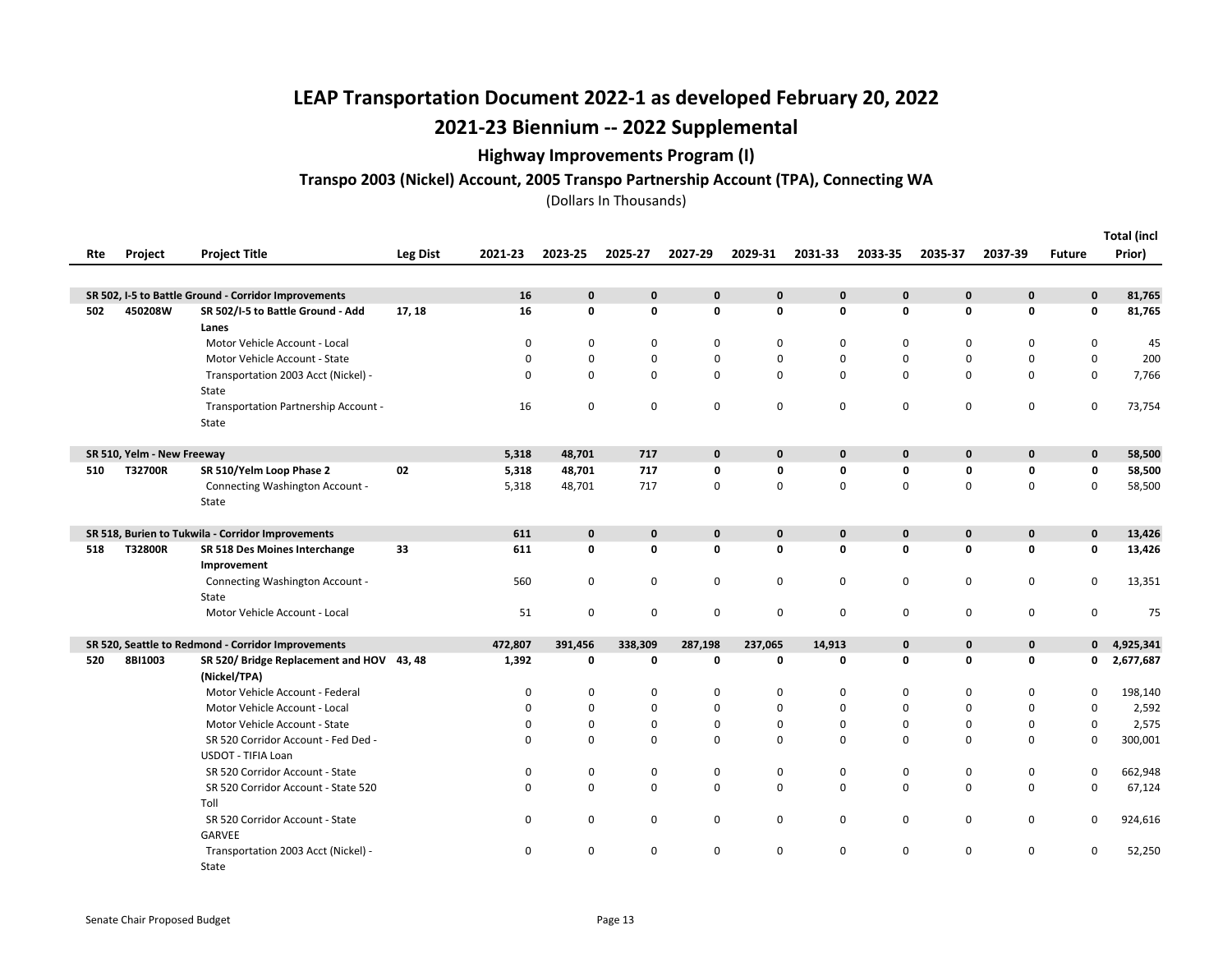### Highway Improvements Program (I)

#### Transpo 2003 (Nickel) Account, 2005 Transpo Partnership Account (TPA), Connecting WA

|     |          |                                                              |                 |             |             |             |             |             |             |             |             |             |               | <b>Total (incl</b> |
|-----|----------|--------------------------------------------------------------|-----------------|-------------|-------------|-------------|-------------|-------------|-------------|-------------|-------------|-------------|---------------|--------------------|
| Rte | Project  | <b>Project Title</b>                                         | <b>Leg Dist</b> | 2021-23     | 2023-25     | 2025-27     | 2027-29     | 2029-31     | 2031-33     | 2033-35     | 2035-37     | 2037-39     | <b>Future</b> | Prior)             |
|     |          | Transportation Partnership Account -<br>State                |                 | 1,392       | 0           | 0           | 0           | 0           | 0           | $\mathbf 0$ | 0           | 0           | 0             | 467,441            |
| 520 | L1000033 | Lake Washington Congestion<br>Management                     | 43, 48          | 287         | 0           | 0           | 0           | 0           | 0           | 0           | 0           | 0           | 0             | 86,931             |
|     |          | Motor Vehicle Account - Federal                              |                 | 168         | 0           | 0           | 0           | 0           | 0           | 0           | 0           | 0           | 0             | 86,033             |
|     |          | Transportation Partnership Account -<br>State                |                 | 119         | $\mathbf 0$ | 0           | $\mathsf 0$ | 0           | $\mathbf 0$ | $\Omega$    | $\pmb{0}$   | $\mathbf 0$ | 0             | 898                |
| 520 | L1000098 | SR 520/124th St Interchange (Design<br>and Right of Way)     | 48              | 20,743      | 16,000      | 0           | 0           | 0           | 0           | 0           | 0           | 0           | 0             | 40,900             |
|     |          | Connecting Washington Account -<br>State                     |                 | 20,743      | 16,000      | 0           | 0           | 0           | 0           | 0           | $\pmb{0}$   | $\mathbf 0$ | 0             | 40,900             |
| 520 | L1100101 | SR 520/148th Ave NE Overlake Access 48<br>Ramp               |                 | 48,797      | 0           | 0           | 0           | 0           | 0           | 0           | 0           | 0           | 0             | 68,917             |
|     |          | Connecting Washington Account -<br>State                     |                 | 47,817      | $\mathbf 0$ | 0           | 0           | 0           | 0           | 0           | 0           | $\mathbf 0$ | 0             | 67,917             |
|     |          | Motor Vehicle Account - Local                                |                 | 980         | $\mathbf 0$ | 0           | 0           | 0           | $\mathbf 0$ | $\mathbf 0$ | 0           | 0           | 0             | 1,000              |
| 520 | M00400R  | SR 520 Seattle Corridor Improvements - 43<br><b>West End</b> |                 | 401,588     | 375,456     | 338,309     | 287,198     | 237,065     | 14,913      | 0           | 0           | 0           | 0             | 2,050,906          |
|     |          | Connecting Washington Account -<br>State                     |                 | 329,681     | 375,056     | 336,809     | 147,198     | 42,525      | 14,913      | $\mathbf 0$ | 0           | 0           | 0             | 1,642,499          |
|     |          | Motor Vehicle Account - Local                                |                 | 1,021       | $\pmb{0}$   | 0           | 0           | 0           | 0           | $\mathbf 0$ | $\pmb{0}$   | $\pmb{0}$   | 0             | 1,021              |
|     |          | Motor Vehicle Account - State                                |                 | $\mathbf 0$ | $\mathbf 0$ | $\mathbf 0$ | $\mathsf 0$ | 0           | $\mathbf 0$ | $\pmb{0}$   | $\pmb{0}$   | $\mathbf 0$ | 0             | 60                 |
|     |          | Move Ahead WA Account -<br>State/Federal                     |                 | 100         | 400         | 1,500       | 40,000      | 40,000      | $\mathbf 0$ | $\mathbf 0$ | $\mathbf 0$ | $\mathbf 0$ | 0             | 82,000             |
|     |          | SR 520 Corridor Account - State 520<br>Toll                  |                 | 70,786      | $\mathbf 0$ | $\mathbf 0$ | 100,000     | 154,540     | $\mathbf 0$ | $\mathbf 0$ | $\pmb{0}$   | 0           | 0             | 325,326            |
|     |          | SR 522, Seattle to Monroe - Corridor Improvements            |                 | 3,005       | 19,305      | $\mathbf 0$ | $\mathbf 0$ | $\mathbf 0$ | $\mathbf 0$ | $\pmb{0}$   | $\mathbf 0$ | $\mathbf 0$ | $\mathbf 0$   | 191,827            |
| 522 | 152201C  | SR 522/I-5 to I-405 - Multimodal<br>Improvements             | 01,46           | 31          | 0           | 0           | 0           | 0           | 0           | 0           | 0           | 0           | 0             | 22,566             |
|     |          | Motor Vehicle Account - Federal                              |                 | 0           | 0           | 0           | 0           | 0           | 0           | 0           | 0           | 0           | 0             | 995                |
|     |          | Motor Vehicle Account - Local                                |                 | 31          | $\mathbf 0$ | 0           | $\mathbf 0$ | 0           | $\mathbf 0$ | $\mathbf 0$ | 0           | $\mathbf 0$ | $\mathbf 0$   | 1,174              |
|     |          | Motor Vehicle Account - State                                |                 | 0           | $\mathbf 0$ | 0           | 0           | 0           | 0           | 0           | $\mathbf 0$ | 0           | 0             | 1,354              |
|     |          | Transportation 2003 Acct (Nickel) -                          |                 | $\Omega$    | $\Omega$    | $\mathbf 0$ | $\mathbf 0$ | 0           | $\Omega$    | $\Omega$    | $\Omega$    | $\mathbf 0$ | $\mathbf 0$   | 6,003              |
|     |          | State                                                        |                 |             |             |             |             |             |             |             |             |             |               |                    |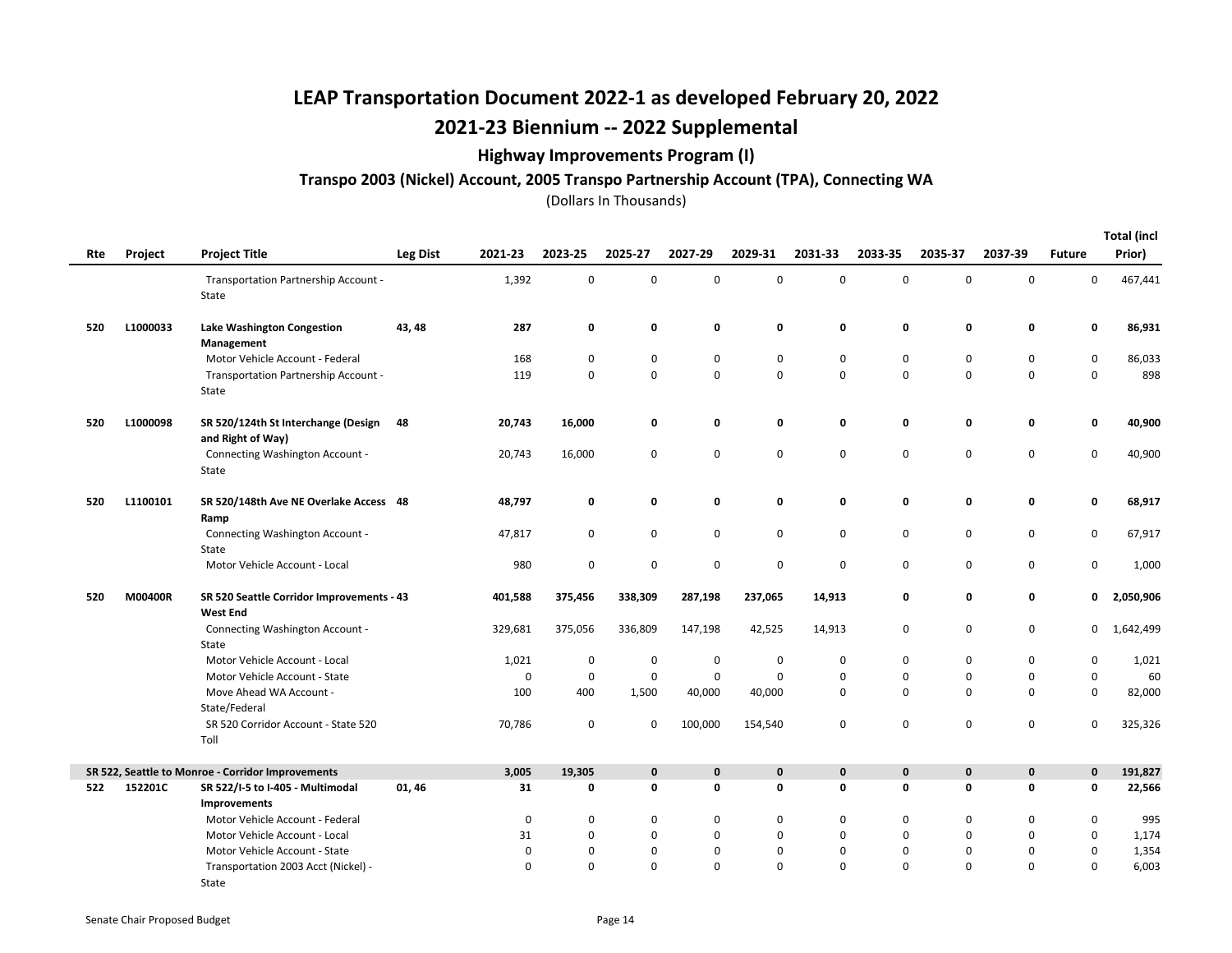### Highway Improvements Program (I)

#### Transpo 2003 (Nickel) Account, 2005 Transpo Partnership Account (TPA), Connecting WA

| Rte | Project        | <b>Project Title</b>                                                                 | <b>Leg Dist</b> | 2021-23     | 2023-25     | 2025-27 | 2027-29     | 2029-31      | 2031-33      | 2033-35     | 2035-37      | 2037-39      | <b>Future</b> | <b>Total (incl</b><br>Prior) |
|-----|----------------|--------------------------------------------------------------------------------------|-----------------|-------------|-------------|---------|-------------|--------------|--------------|-------------|--------------|--------------|---------------|------------------------------|
|     |                | Transportation Partnership Account -<br>State                                        |                 | $\pmb{0}$   | $\mathbf 0$ | 0       | 0           | $\mathbf 0$  | $\mathbf 0$  | $\mathbf 0$ | $\mathbf 0$  | 0            | 0             | 13,040                       |
| 522 | 152234E        | SR 522/Snohomish River Bridge to US 2 01, 39<br>- Add Lanes                          |                 | 28          | 0           | 0       | 0           | 0            | 0            | 0           | 0            | 0            | 0             | 145,637                      |
|     |                | Motor Vehicle Account - Local                                                        |                 | $\mathbf 0$ | 0           | 0       | $\pmb{0}$   | 0            | $\mathbf 0$  | $\mathbf 0$ | 0            | 0            | 0             | 298                          |
|     |                | Transportation 2003 Acct (Nickel) -<br>State                                         |                 | 28          | $\mathbf 0$ | 0       | $\mathbf 0$ | $\mathbf 0$  | 0            | $\mathbf 0$ | 0            | 0            | 0             | 145,339                      |
| 522 | <b>NPARADI</b> | SR 522/Paradise Lk Rd Interchange & 01<br>Widening on SR 522<br>(Design/Engineering) |                 | 2,946       | 19,305      | 0       | 0           | 0            | 0            | 0           | 0            | 0            | 0             | 23,624                       |
|     |                | Connecting Washington Account -<br>State                                             |                 | 749         | 9,249       | 0       | $\pmb{0}$   | $\mathsf 0$  | 0            | $\mathbf 0$ | 0            | 0            | $\pmb{0}$     | 9,998                        |
|     |                | Motor Vehicle Account - Local                                                        |                 | $\mathbf 0$ | 0           | 0       | 0           | 0            | 0            | 0           | 0            | 0            | 0             | 75                           |
|     |                | Motor Vehicle Account - State                                                        |                 | 2,197       | 10,056      | 0       | 0           | $\mathbf 0$  | $\Omega$     | $\mathbf 0$ | $\mathbf 0$  | $\mathbf 0$  | $\mathsf 0$   | 13,551                       |
|     |                | SR 531, Smokey Point Vicinity - Improvements                                         |                 | 4,054       | 21,494      | 12,719  | $\mathbf 0$ | $\mathbf 0$  | $\mathbf 0$  | 0           | $\mathbf{0}$ | 0            | $\mathbf 0$   | 39,310                       |
| 531 | L1000114       | SR 531/43rd Ave NE to 67th Ave NE -<br><b>Corridor Improvements</b>                  | 10, 39          | 4,054       | 21,494      | 12,719  | 0           | $\mathbf 0$  | 0            | 0           | 0            | 0            | 0             | 39,310                       |
|     |                | Connecting Washington Account -<br>State                                             |                 | 4,054       | 21,494      | 12,719  | 0           | 0            | 0            | 0           | 0            | 0            | 0             | 39,300                       |
|     |                | Motor Vehicle Account - Local                                                        |                 | $\mathbf 0$ | $\mathbf 0$ | 0       | 0           | $\mathbf 0$  | 0            | $\mathbf 0$ | 0            | 0            | 0             | 10                           |
|     |                | SR 532, Camano Island to I-5 - Corridor Improvements                                 |                 | 1,137       | $\mathbf 0$ | 0       | $\mathbf 0$ | $\mathbf 0$  | $\mathbf 0$  | $\bf{0}$    | $\mathbf 0$  | $\mathbf 0$  | $\mathbf 0$   | 81,560                       |
| 532 | 053255C        | SR 532/Camano Island to I-5 Corridor 10<br><b>Improvements (TPA)</b>                 |                 | 1,137       | 0           | 0       | 0           | 0            | $\mathbf 0$  | 0           | 0            | 0            | 0             | 81,560                       |
|     |                | Motor Vehicle Account - Local                                                        |                 | 0           | 0           | 0       | 0           | 0            | 0            | 0           | 0            | 0            | 0             | 366                          |
|     |                | Motor Vehicle Account - State                                                        |                 | $\mathbf 0$ | $\mathbf 0$ | 0       | 0           | 0            | $\mathbf 0$  | $\mathbf 0$ | 0            | 0            | $\mathsf 0$   | 11,348                       |
|     |                | Transportation Partnership Account -<br>State                                        |                 | 1,137       | $\mathbf 0$ | 0       | $\mathbf 0$ | $\mathbf 0$  | $\Omega$     | $\mathbf 0$ | $\mathbf 0$  | 0            | 0             | 69,846                       |
|     |                | SR 539, Bellingham North - Corridor Improvements                                     |                 | $\mathbf 0$ | 6,846       | 26,154  | 7,000       | $\mathbf 0$  | $\mathbf 0$  | $\mathbf 0$ | $\mathbf 0$  | $\mathbf 0$  | $\mathbf 0$   | 40,000                       |
| 539 | L2000118       | SR 539/Guide Meridian                                                                | 42              | 0           | 6,846       | 26,154  | 7,000       | 0            | 0            | 0           | 0            | 0            | 0             | 40,000                       |
|     |                | Connecting Washington Account -<br>State                                             |                 | $\mathbf 0$ | 6,846       | 26,154  | 7,000       | 0            | $\Omega$     | $\mathbf 0$ | 0            | 0            | 0             | 40,000                       |
|     |                | Complete Puget Sound Core HOV System - Multiple Highways                             |                 | 35,153      | 11,257      | 66,361  | 11,562      | $\mathbf{0}$ | $\mathbf{0}$ | $\mathbf 0$ | 0            | $\mathbf{0}$ | $\mathbf{0}$  | 129,451                      |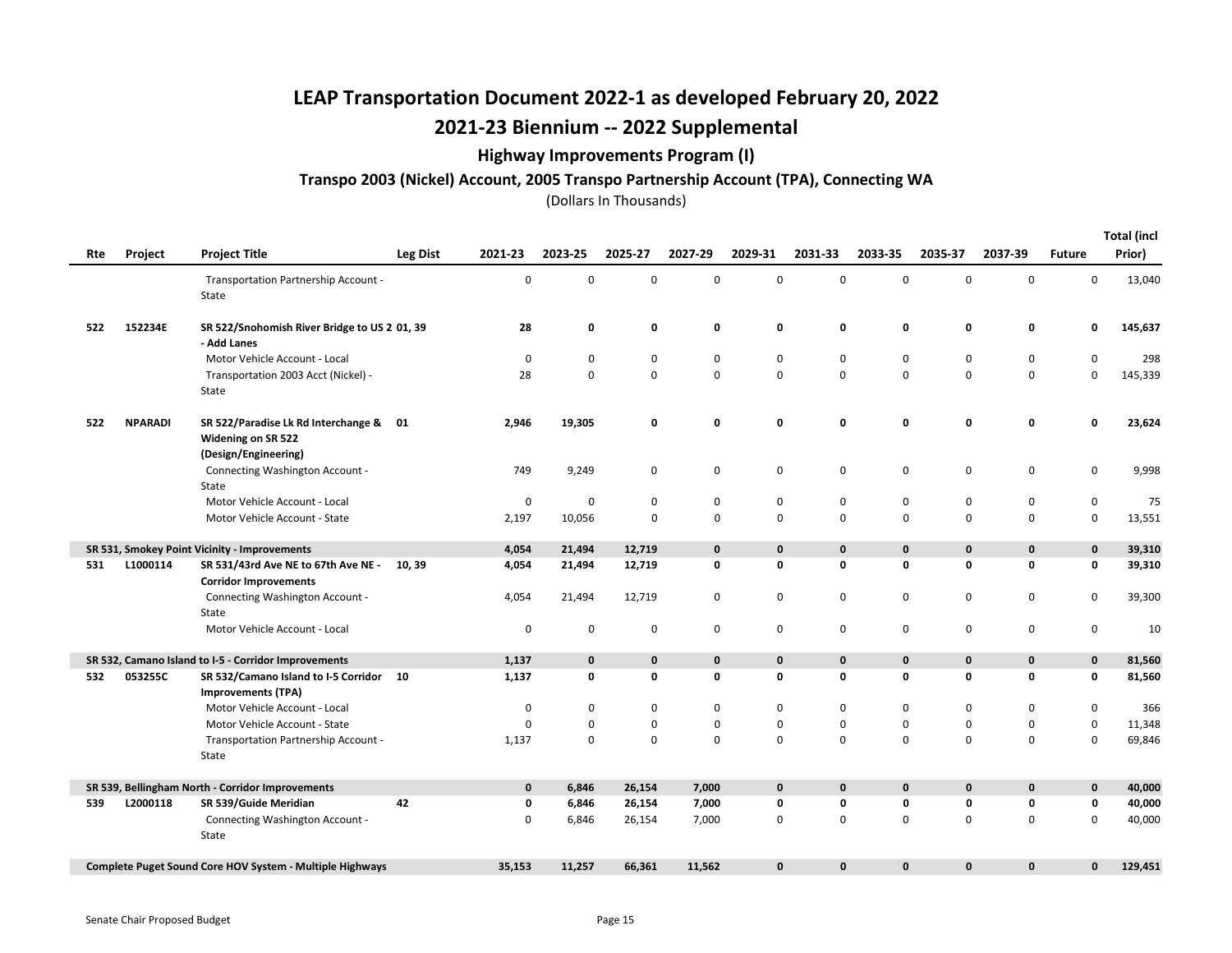### Highway Improvements Program (I)

#### Transpo 2003 (Nickel) Account, 2005 Transpo Partnership Account (TPA), Connecting WA

| Rte | Project                              | <b>Project Title</b>                                                  | <b>Leg Dist</b> | 2021-23 | 2023-25     | 2025-27 | 2027-29     | 2029-31     | 2031-33      | 2033-35     | 2035-37     | 2037-39      | <b>Future</b> | <b>Total (incl</b><br>Prior) |
|-----|--------------------------------------|-----------------------------------------------------------------------|-----------------|---------|-------------|---------|-------------|-------------|--------------|-------------|-------------|--------------|---------------|------------------------------|
| 167 | 316706C                              | SR 167/SR 410 to SR 18 - Congestion<br>Management                     | 25, 30, 31      | 35,153  | 11,257      | 66,361  | 11,562      | 0           | 0            | 0           | 0           | 0            | 0             | 129,451                      |
|     |                                      | I-405 and SR 167 Express Toll Lanes<br><b>Operations Acct - State</b> |                 | 17,900  | 10,000      | 60,000  | 10,000      | 0           | 0            | 0           | $\mathbf 0$ | $\mathbf 0$  | 0             | 99,978                       |
|     |                                      | Motor Vehicle Account - Federal                                       |                 | 16,984  | 0           | 0       | 0           | 0           | 0            | 0           | 0           | 0            | 0             | 19,938                       |
|     |                                      | Motor Vehicle Account - State                                         |                 | 269     | $\mathbf 0$ | 0       | 0           | 0           | $\Omega$     | $\mathbf 0$ | $\mathbf 0$ | 0            | 0             | 355                          |
|     |                                      | Transportation Partnership Account -<br>State                         |                 | 0       | 1,257       | 6,361   | 1,562       | 0           | 0            | 0           | $\mathbf 0$ | 0            | 0             | 9,180                        |
|     | <b>Studies &amp; System Analysis</b> |                                                                       |                 | 115     | $\mathbf 0$ | 0       | 0           | 0           | $\mathbf{0}$ | 0           | $\mathbf 0$ | $\mathbf 0$  | 0             | 3,501                        |
| 002 | L1000158                             | <b>US 2 Trestle IJR</b>                                               | 44              | 115     | $\mathbf 0$ | 0       | 0           | 0           | 0            | 0           | $\mathbf 0$ | 0            | 0             | 3,501                        |
|     |                                      | Motor Vehicle Account - State                                         |                 | 0       | 0           | 0       | 0           | 0           | 0            | 0           | 0           | 0            | 0             | 1,500                        |
|     |                                      | Transportation Partnership Account -<br>State                         |                 | 115     | $\mathbf 0$ | 0       | $\mathbf 0$ | $\mathbf 0$ | $\Omega$     | $\Omega$    | $\mathbf 0$ | $\mathbf 0$  | 0             | 2,001                        |
|     |                                      | Safety - Interchange Improvements (New & Rebuilt)                     |                 | 13,677  | $\mathbf 0$ | 0       | 0           | $\mathbf 0$ | $\mathbf{0}$ | $\mathbf 0$ | $\mathbf 0$ | $\mathbf 0$  | 0             | 19,339                       |
| 395 | L2000127                             | US 395/Ridgeline Intersection                                         | 08, 16          | 13,677  | 0           | 0       | 0           | 0           | 0            | 0           | 0           | 0            | 0             | 19,339                       |
|     |                                      | Connecting Washington Account -<br>State                              |                 | 11,004  | $\mathbf 0$ | 0       | $\mathbf 0$ | 0           | 0            | 0           | $\mathbf 0$ | 0            | 0             | 15,000                       |
|     |                                      | Motor Vehicle Account - Federal                                       |                 | 698     | 0           | 0       | 0           | 0           | 0            | 0           | 0           | 0            | 0             | 1,945                        |
|     |                                      | Motor Vehicle Account - Local                                         |                 | 1,975   | $\mathbf 0$ | 0       | 0           | $\mathbf 0$ | $\Omega$     | $\Omega$    | $\mathbf 0$ | $\mathbf 0$  | 0             | 2,394                        |
|     |                                      | Safety - Interchange, Intersection & Spot Improvements                |                 | 110,946 | 223,035     | 12,440  | 6,000       | 24,000      | $\mathbf{0}$ | $\mathbf 0$ | $\mathbf 0$ | $\mathbf{0}$ | 0             | 408,765                      |
| 002 | <b>N00200R</b>                       | US Hwy 2 Safety                                                       | 39              | 7,185   | 9,531       | 0       | 0           | 0           | 0            | 0           | 0           | 0            | 0             | 19,000                       |
|     |                                      | Connecting Washington Account -<br>State                              |                 | 7,185   | 9,531       | 0       | 0           | 0           | 0            | 0           | $\mathbf 0$ | 0            | 0             | 16,998                       |
|     |                                      | Motor Vehicle Account - State                                         |                 | 0       | $\mathbf 0$ | 0       | 0           | 0           | 0            | 0           | $\mathbf 0$ | 0            | 0             | 2,002                        |
| 020 | L2000169                             | SR 20/Oak Harbor to Swantown<br>Roundabout                            | 10              | 0       | 0           | 0       | 6,000       | 24,000      | 0            | 0           | 0           | 0            | 0             | 30,000                       |
|     |                                      | Connecting Washington Account -<br>State                              |                 | 0       | $\mathbf 0$ | 0       | 6,000       | 24,000      | 0            | $\mathbf 0$ | $\mathbf 0$ | 0            | 0             | 30,000                       |
| 026 | L2000057                             | SR 26/Dusty to Colfax - Add Climbing<br>Lanes                         | 09              | 9,670   | 0           | 0       | 0           | 0           | 0            | 0           | 0           | 0            | 0             | 11,150                       |
|     |                                      | Connecting Washington Account -<br>State                              |                 | 9,670   | 0           | 0       | 0           | 0           | 0            | 0           | $\mathbf 0$ | 0            | 0             | 11,150                       |
| 090 | L1000113                             | I-90/SR 18 Interchange Improvements 05                                |                 | 67,283  | 126,519     | 0       | 0           | 0           | 0            | 0           | 0           | 0            | 0             | 210,527                      |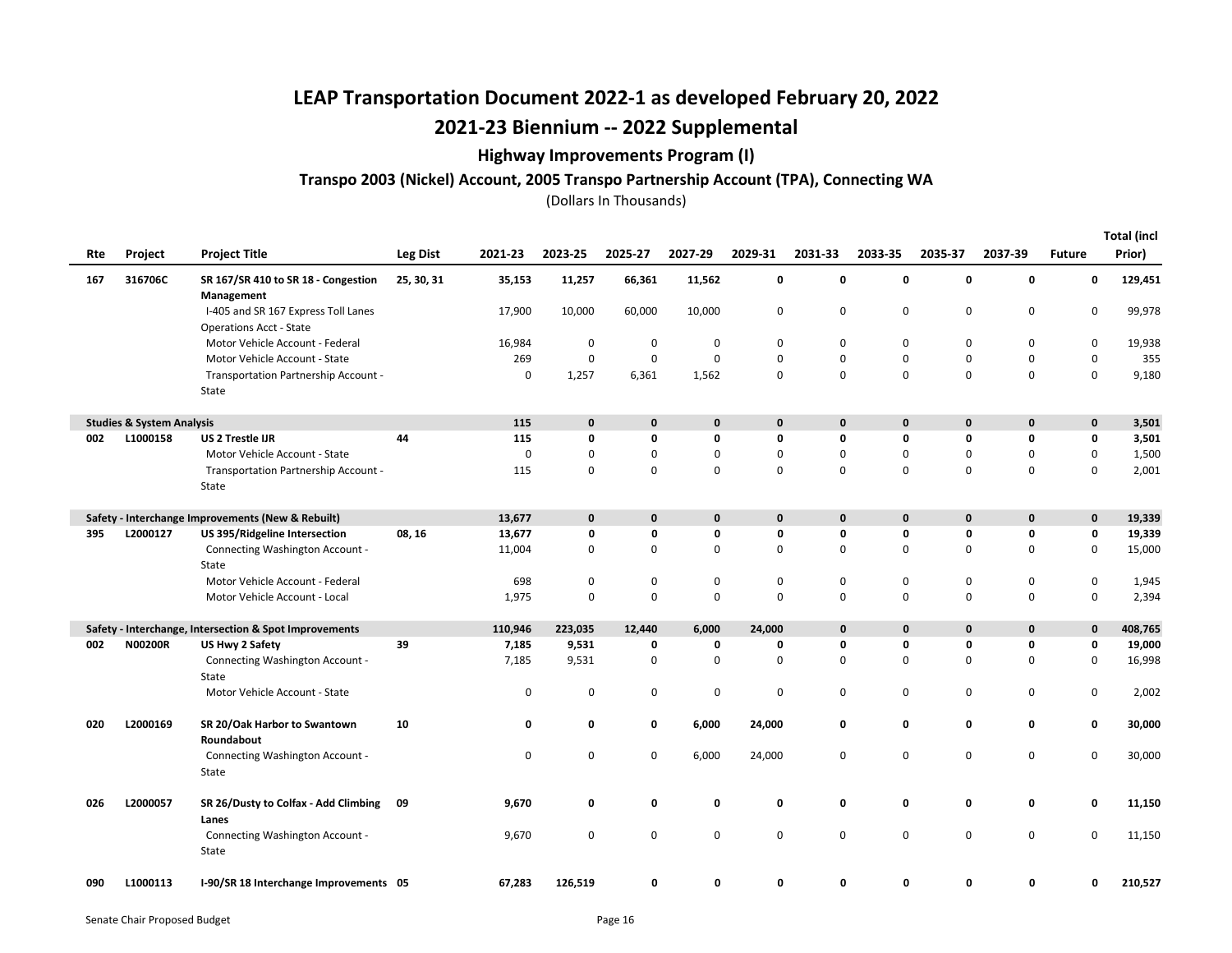### Highway Improvements Program (I)

### Transpo 2003 (Nickel) Account, 2005 Transpo Partnership Account (TPA), Connecting WA

(Dollars In Thousands)

Total (incl

| Rte | Project                               | <b>Project Title</b>                                        | <b>Leg Dist</b> | 2021-23 | 2023-25     | 2025-27     | 2027-29     | 2029-31     | 2031-33      | 2033-35     | 2035-37     | 2037-39     | <b>Future</b> | Total (incl<br>Prior) |
|-----|---------------------------------------|-------------------------------------------------------------|-----------------|---------|-------------|-------------|-------------|-------------|--------------|-------------|-------------|-------------|---------------|-----------------------|
|     |                                       | Connecting Washington Account -                             |                 | 0       | $\mathbf 0$ | 0           | 0           | 0           | $\mathbf 0$  | $\mathbf 0$ | 0           | 0           | 0             | 5,210                 |
|     |                                       | State                                                       |                 |         |             |             |             |             |              |             |             |             |               |                       |
|     |                                       | Motor Vehicle Account - Local                               |                 | 0       | $\mathbf 0$ | 0           | 0           | $\pmb{0}$   | $\mathbf 0$  | $\mathbf 0$ | 0           | 0           | 0             | 533                   |
|     |                                       | Special Category C Account - State                          |                 | 67,283  | 126,519     | 0           | 0           | $\mathbf 0$ | $\mathbf 0$  | $\mathbf 0$ | 0           | 0           | 0             | 204,784               |
|     |                                       | Restr                                                       |                 |         |             |             |             |             |              |             |             |             |               |                       |
| 125 | L2000170                              | SR 125/9th Street Plaza - Intersection 16<br>Improvements   |                 | 3,199   | 0           | 0           | 0           | 0           | 0            | 0           | 0           | 0           | 0             | 5,891                 |
|     |                                       | Connecting Washington Account -<br>State                    |                 | 2,043   | 0           | 0           | 0           | 0           | 0            | 0           | 0           | 0           | 0             | 3,944                 |
|     |                                       | Motor Vehicle Account - Federal                             |                 | 1,156   | $\mathbf 0$ | $\mathbf 0$ | 0           | 0           | $\mathbf 0$  | $\mathsf 0$ | 0           | 0           | $\mathsf 0$   | 1,947                 |
| 432 | L2000091                              | SR 432 Longview Grade Crossing                              | 19              | 10,943  | 55,615      | 12,440      | 0           | 0           | 0            | 0           | 0           | 0           | 0             | 85,000                |
|     |                                       | Connecting Washington Account -                             |                 | 10,943  | 55,615      | 12,440      | 0           | 0           | $\mathbf 0$  | $\mathbf 0$ | 0           | 0           | 0             | 85,000                |
|     |                                       | State                                                       |                 |         |             |             |             |             |              |             |             |             |               |                       |
| 526 | <b>N52600R</b>                        | SR 526 Corridor Improvements                                | 38              | 12,666  | 31,370      | 0           | 0           | 0           | 0            | 0           | 0           | 0           | 0             | 47,197                |
|     |                                       | Connecting Washington Account -                             |                 | 12,666  | 31,370      | 0           | 0           | 0           | $\mathbf 0$  | $\mathsf 0$ | 0           | 0           | 0             | 47,197                |
|     |                                       | State                                                       |                 |         |             |             |             |             |              |             |             |             |               |                       |
|     |                                       | Safety - Pedestrian & Bicycle Improvements                  |                 | 0       | $\mathbf 0$ | 0           | 0           | $\mathbf 0$ | $\mathbf 0$  | $\mathbf 0$ | $\bf{0}$    | $\mathbf 0$ | $\mathbf 0$   | 829                   |
| 162 | 316218A                               | SR 162/Orting Area - Construct                              | 02              | 0       | 0           | 0           | 0           | 0           | 0            | $\mathbf 0$ | 0           | 0           | 0             | 829                   |
|     |                                       | <b>Pedestrian Evacuation Crossing</b>                       |                 |         |             |             |             |             |              |             |             |             |               |                       |
|     |                                       | Transportation Partnership Account -                        |                 | 0       | $\pmb{0}$   | 0           | 0           | $\mathbf 0$ | $\mathbf 0$  | $\mathbf 0$ | 0           | 0           | 0             | 829                   |
|     |                                       | State                                                       |                 |         |             |             |             |             |              |             |             |             |               |                       |
|     | <b>Safety - Roadside Improvements</b> |                                                             |                 | 4,731   | $\mathbf 0$ | 0           | 0           | $\mathbf 0$ | $\mathbf{0}$ | $\bf{0}$    | $\mathbf 0$ | $\mathbf 0$ | $\mathbf 0$   | 18,650                |
| 195 | L2000058                              | US 195/Colfax to Spangle - Add Passing 09                   |                 | 363     | $\mathbf 0$ | 0           | 0           | 0           | $\mathbf{0}$ | 0           | 0           | 0           | 0             | 11,650                |
|     |                                       | Lane                                                        |                 |         |             |             |             |             |              |             |             |             |               |                       |
|     |                                       | Connecting Washington Account -                             |                 | 363     | 0           | 0           | 0           | 0           | 0            | 0           | 0           | 0           | 0             | 11,609                |
|     |                                       | State                                                       |                 |         |             |             |             |             |              |             |             |             |               |                       |
|     |                                       | Motor Vehicle Account - State                               |                 | 0       | $\mathbf 0$ | 0           | 0           | 0           | $\mathbf 0$  | 0           | 0           | 0           | $\mathsf 0$   | 41                    |
| 501 | L2000117                              | SR 501/I-5 to Port of Vancouver                             | 49              | 4,368   | 0           | 0           | 0           | 0           | 0            | 0           | 0           | 0           | 0             | 7,000                 |
|     |                                       | Connecting Washington Account -<br>State                    |                 | 4,368   | $\mathbf 0$ | $\mathbf 0$ | $\mathbf 0$ | 0           | $\mathbf 0$  | $\mathbf 0$ | 0           | 0           | 0             | 7,000                 |
|     |                                       | Environmental - Fish Barrier Removal & Chronic Deficiencies |                 | 625,000 | 221,272     | 19,454      | 11,072      | 65          | $\mathbf 0$  | $\mathbf 0$ | 0           | 0           | 0             | 1,345,255             |
| 998 | 0BI4001                               | <b>Fish Passage Barrier Removal</b>                         | 99              | 625,000 | 221,272     | 19,454      | 11,072      | 65          | 0            | 0           | 0           | 0           | 0             | 1,345,255             |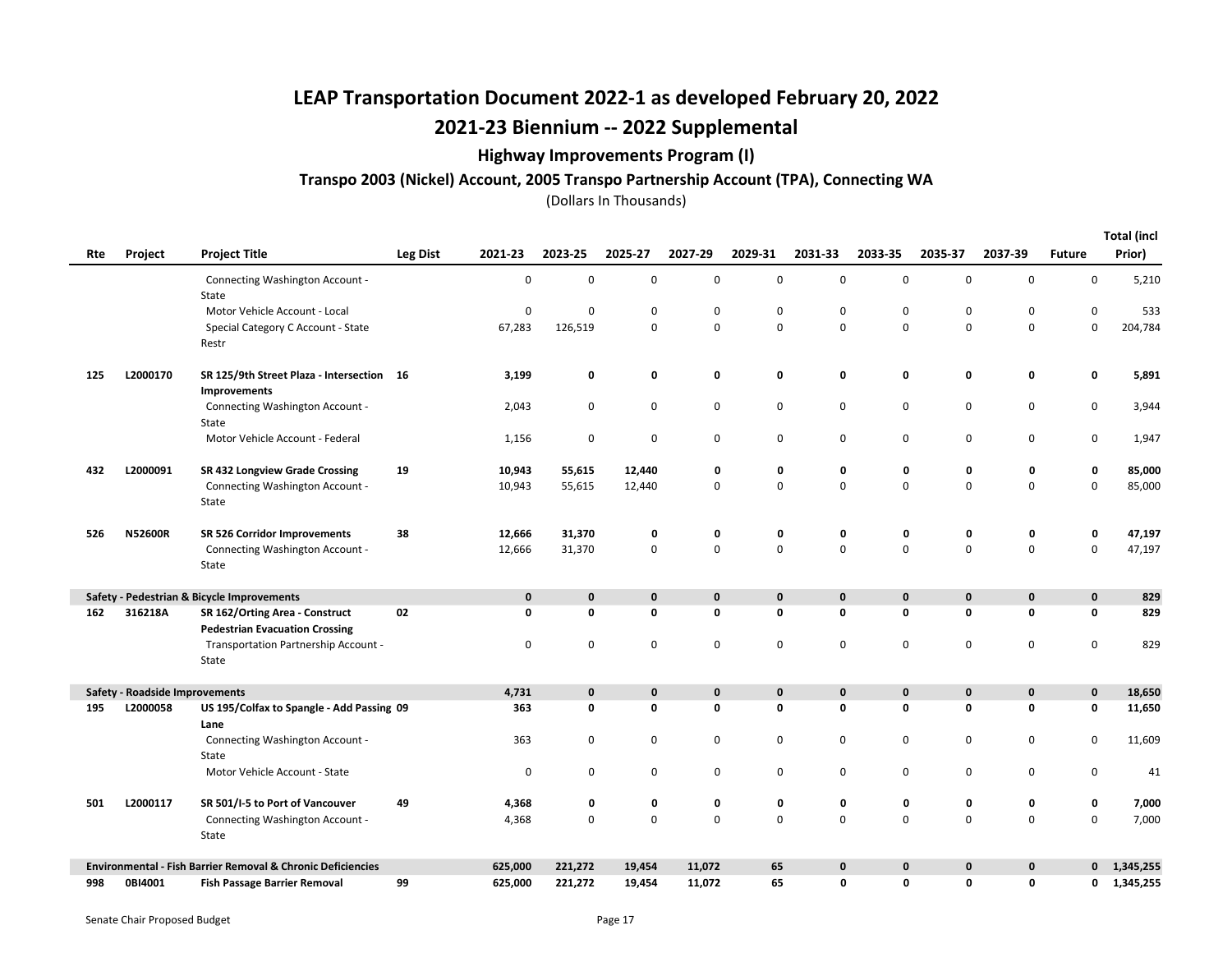### Highway Improvements Program (I)

#### Transpo 2003 (Nickel) Account, 2005 Transpo Partnership Account (TPA), Connecting WA

Total (incl

|       |          |                                                          |                 |             |             |             |             |                |             |              |             |             |               | <b>Total (incl</b> |
|-------|----------|----------------------------------------------------------|-----------------|-------------|-------------|-------------|-------------|----------------|-------------|--------------|-------------|-------------|---------------|--------------------|
| Rte   | Project  | <b>Project Title</b>                                     | <b>Leg Dist</b> | 2021-23     | 2023-25     | 2025-27     | 2027-29     | 2029-31        | 2031-33     | 2033-35      | 2035-37     | 2037-39     | <b>Future</b> | Prior)             |
|       |          | Connecting Washington Account -                          |                 | 25,327      | 141,867     | 0           | 0           | 0              | 0           | $\mathbf 0$  | 0           | $\pmb{0}$   | 0             | 391,077            |
|       |          | State                                                    |                 |             |             |             |             |                |             |              |             |             |               |                    |
|       |          | Coronavirus State Fiscal Recovery -                      |                 | 400,000     | 0           | $\mathbf 0$ | 0           | 0              | $\pmb{0}$   | 0            | 0           | $\pmb{0}$   | $\mathbf 0$   | 400,000            |
|       |          | Federal                                                  |                 |             |             |             |             |                |             |              |             |             |               |                    |
|       |          | Motor Vehicle Account - Fed Stimulus -                   |                 | 142,923     | 0           | $\mathbf 0$ | 0           | 0              | 0           | 0            | 0           | $\mathbf 0$ | 0             | 142,923            |
|       |          | Surface Transp Stim                                      |                 |             |             |             |             |                |             |              |             |             |               |                    |
|       |          | Motor Vehicle Account - Federal                          |                 | 35,263      | 78,112      | 19,034      | 10,849      | 63             | $\mathbf 0$ | $\mathbf 0$  | $\mathbf 0$ | $\mathbf 0$ | $\mathbf 0$   | 335,694            |
|       |          | Motor Vehicle Account - Local                            |                 | 5,618       | 0           | $\mathbf 0$ | $\mathbf 0$ | 0              | $\mathbf 0$ | $\Omega$     | $\Omega$    | $\Omega$    | $\mathbf 0$   | 18,603             |
|       |          | Motor Vehicle Account - State                            |                 | 6,853       | 1,293       | 420         | 223         | $\overline{2}$ | 0           | $\Omega$     | $\Omega$    | $\Omega$    | $\mathbf 0$   | 19,080             |
|       |          | Transportation Partnership Account -                     |                 | 9,016       | $\mathbf 0$ | $\mathbf 0$ | 0           | 0              | 0           | $\Omega$     | $\Omega$    | $\Omega$    | 0             | 37,878             |
|       |          | State                                                    |                 |             |             |             |             |                |             |              |             |             |               |                    |
|       |          | <b>Environmental - Stormwater &amp; Mitigation Sites</b> |                 | 12,723      | 6,161       | 3,348       | 3,098       | 44             | $\mathbf 0$ | 0            | $\mathbf 0$ | $\mathbf 0$ | $\mathbf 0$   | 50,832             |
| 000   | 0BI4003  | <b>Stormwater &amp; Mitigation Site</b>                  | 99              | 8,375       | 4,220       | 3,000       | 3,000       | 0              | 0           | 0            | 0           | 0           | $\mathbf 0$   | 34,204             |
|       |          | Improvements                                             |                 |             |             |             |             |                |             |              |             |             |               |                    |
|       |          | Connecting Washington Account -                          |                 | 131         | $\mathbf 0$ | $\mathbf 0$ | 0           | 0              | 0           | 0            | 0           | 0           | 0             | 131                |
|       |          | State                                                    |                 |             |             |             |             |                |             |              |             |             |               |                    |
|       |          | Motor Vehicle Account - Federal                          |                 | 5,945       | 818         | 0           | 0           | 0              | 0           | 0            | 0           | 0           | $\mathbf 0$   | 11,091             |
|       |          | Motor Vehicle Account - Local                            |                 | 324         | 316         | $\mathbf 0$ | $\mathbf 0$ | 0              | $\mathbf 0$ | $\Omega$     | $\Omega$    | $\Omega$    | $\mathbf 0$   | 685                |
|       |          | Motor Vehicle Account - State                            |                 | 1,667       | 3,086       | 3,000       | 3,000       | 0              | $\mathbf 0$ | $\Omega$     | $\Omega$    | $\Omega$    | $\mathsf 0$   | 21,989             |
|       |          | Transportation Partnership Account -                     |                 | 308         | $\mathbf 0$ | $\mathbf 0$ | 0           | $\mathbf 0$    | 0           | $\Omega$     | $\Omega$    | $\mathbf 0$ | $\mathbf 0$   | 308                |
|       |          | State                                                    |                 |             |             |             |             |                |             |              |             |             |               |                    |
| 000   | 0BI4ENV  | <b>Environmental Mitigation Reserve -</b>                | 99              | 4,348       | 1,941       | 348         | 98          | 44             | 0           | 0            | 0           | 0           | $\mathbf 0$   | 16,628             |
|       |          | Nickel/TPA/CWA                                           |                 |             |             |             |             |                |             |              |             |             |               |                    |
|       |          | Connecting Washington Account -                          |                 | 1,147       | 643         | 261         | 82          | 43             | 0           | 0            | 0           | 0           | 0             | 2,431              |
|       |          | State                                                    |                 |             |             |             |             |                |             |              |             |             |               |                    |
|       |          | Motor Vehicle Account - State                            |                 | $\mathbf 0$ | $\mathbf 0$ | $\mathbf 0$ | 0           | 0              | 0           | 0            | 0           | 0           | 0             | 1                  |
|       |          | Transportation 2003 Acct (Nickel) -                      |                 | 338         | 317         | $\mathbf 0$ | 0           | 0              | $\mathbf 0$ | 0            | $\Omega$    | $\mathbf 0$ | $\mathsf 0$   | 4,115              |
|       |          | State                                                    |                 |             |             |             |             |                |             |              |             |             |               |                    |
|       |          | Transportation Partnership Account -                     |                 | 2,863       | 981         | 87          | 16          | $\mathbf{1}$   | $\mathbf 0$ | 0            | 0           | $\mathbf 0$ | $\mathbf 0$   | 10,081             |
|       |          | State                                                    |                 |             |             |             |             |                |             |              |             |             |               |                    |
| Other |          |                                                          |                 | 1,500       | 23,000      | $\mathbf 0$ | 0           | $\mathbf 0$    | $\mathbf 0$ | $\mathbf{0}$ | $\mathbf 0$ | $\mathbf 0$ | $\mathbf{0}$  | 24,500             |
| 224   | L1000291 | SR 224/ Red Mountain Improvements 08, 16                 |                 | 1,500       | 23,000      | 0           | 0           | 0              | 0           | 0            | 0           | 0           | 0             | 24,500             |
|       |          | Connecting Washington Account -                          |                 | 1,500       | 23,000      | $\mathbf 0$ | 0           | $\mathbf 0$    | $\mathbf 0$ | 0            | $\Omega$    | $\mathbf 0$ | $\mathbf 0$   | 24,500             |
|       |          | State                                                    |                 |             |             |             |             |                |             |              |             |             |               |                    |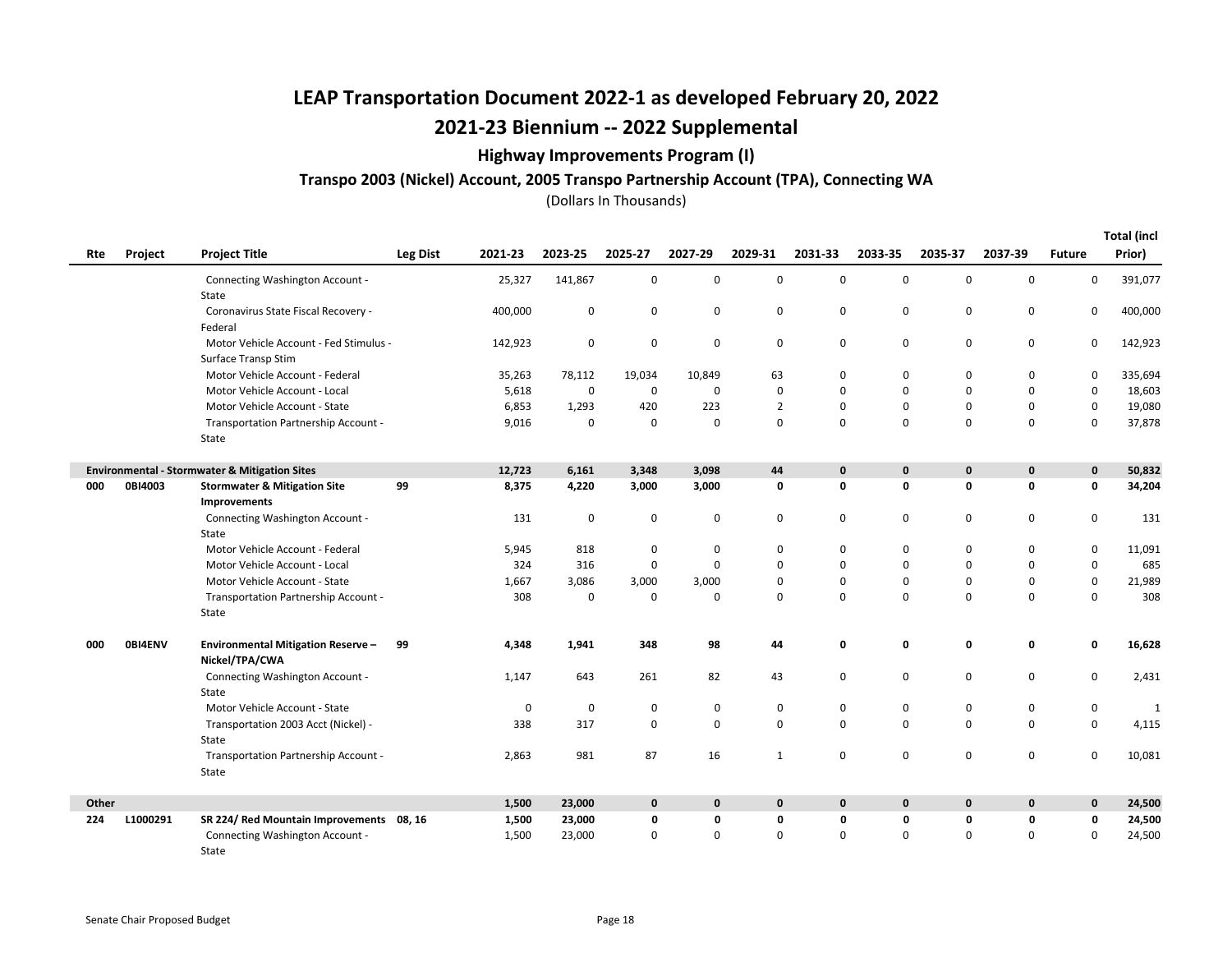### Highway Preservation Program (P)

#### Transpo 2003 (Nickel) Account, 2005 Transpo Partnership Account (TPA), Connecting WA

| Rte | <b>Project</b>                                                       | <b>Project Title</b>                                                                     | Leg Dist | 2021-23          | 2023-25            | 2025-27            | 2027-29                 | 2029-31                | 2031-33                 | 2033-35                 | 2035-37                 | 2037-39                      | <b>Future</b>                | <b>Total (incl</b><br>Prior) |
|-----|----------------------------------------------------------------------|------------------------------------------------------------------------------------------|----------|------------------|--------------------|--------------------|-------------------------|------------------------|-------------------------|-------------------------|-------------------------|------------------------------|------------------------------|------------------------------|
|     |                                                                      |                                                                                          |          |                  |                    |                    |                         |                        |                         |                         |                         |                              |                              |                              |
|     | <b>Highway Preservation Program (P)</b><br>SR 104, Hood Canal Bridge |                                                                                          |          | 389,324<br>151   | 366,099<br>175     | 380,194<br>76      | 364,766<br>$\mathbf{0}$ | 376,692<br>$\mathbf 0$ | 232,567<br>$\mathbf{0}$ | 233,992<br>$\mathbf{0}$ | 225,412<br>$\mathbf{0}$ | $\mathbf{0}$<br>$\mathbf{0}$ | $\mathbf{0}$<br>$\mathbf{0}$ | 3,721,473<br>6,487           |
| 104 | 310407D                                                              | <b>SR104/Port Angeles Graving Dock</b>                                                   | 24       | 151              | 175                | 76                 | 0                       | 0                      | 0                       | 0                       | $\mathbf 0$             | $\mathbf 0$                  | 0                            | 6,487                        |
|     |                                                                      | <b>Settlement and Remediation</b>                                                        |          |                  |                    |                    |                         |                        |                         |                         |                         |                              |                              |                              |
|     |                                                                      | Motor Vehicle Account - State                                                            |          | 151              | 175                | 76                 | $\mathsf 0$             | 0                      | $\mathbf 0$             | 0                       | $\mathbf 0$             | $\mathbf 0$                  | 0                            | 770                          |
|     |                                                                      | Transportation Partnership Account -                                                     |          | 0                | $\mathbf 0$        | $\mathbf 0$        | $\mathsf 0$             | 0                      | $\mathbf 0$             | $\Omega$                | $\Omega$                | $\mathbf 0$                  | 0                            | 5,717                        |
|     |                                                                      | State                                                                                    |          |                  |                    |                    |                         |                        |                         |                         |                         |                              |                              |                              |
|     |                                                                      |                                                                                          |          |                  |                    |                    |                         |                        |                         |                         |                         |                              |                              |                              |
|     |                                                                      | <b>Preservation - Program Support Activities</b>                                         |          | 62,906           | 64,206             | 65,495             | 66,774                  | 68,154                 | 69,567                  | 70,992                  | 72,412                  | $\mathbf 0$                  | 0                            | 897,216                      |
| 999 | 095901W                                                              | <b>Set Aside for Preservation Program</b>                                                | 99       | 62,906           | 64,206             | 65,495             | 66,774                  | 68,154                 | 69,567                  | 70,992                  | 72,412                  | 0                            | 0                            | 897,216                      |
|     |                                                                      | <b>Support Activities</b>                                                                |          |                  |                    |                    |                         |                        |                         |                         |                         |                              |                              |                              |
|     |                                                                      | Connecting Washington Account -                                                          |          | 13,893           | 13,007             | 15,683             | 16,568                  | 17,522                 | 18,500                  | 19,485                  | 19,875                  | 0                            | 0                            | 147,047                      |
|     |                                                                      | State                                                                                    |          |                  |                    |                    |                         |                        |                         |                         |                         |                              |                              |                              |
|     |                                                                      | Motor Vehicle Account - Federal                                                          |          | 19,398           | 19,799             | 20,197             | 20,591                  | 21,017                 | 21,452                  | 21,892                  | 22,330                  | 0                            | 0                            | 307,811                      |
|     |                                                                      | Motor Vehicle Account - Local                                                            |          | $\mathbf 0$      | 0                  | $\mathbf 0$        | 0                       | $\mathbf 0$            | $\mathbf 0$             | 0                       | $\mathbf 0$             | $\mathbf 0$                  | $\mathbf 0$                  | 36                           |
|     |                                                                      | Motor Vehicle Account - State                                                            |          | 29,615           | 31,400             | 29,615             | 29,615                  | 29,615                 | 29,615                  | 29,615                  | 30,207                  | 0                            | 0                            | 442,292                      |
|     |                                                                      | Transportation Partnership Account -                                                     |          | 0                | $\mathbf 0$        | $\mathbf 0$        | $\mathsf 0$             | $\mathsf 0$            | 0                       | 0                       | $\mathbf 0$             | $\mathbf 0$                  | $\mathbf 0$                  | 30                           |
|     |                                                                      | State                                                                                    |          |                  |                    |                    |                         |                        |                         |                         |                         |                              |                              |                              |
|     |                                                                      |                                                                                          |          |                  |                    |                    |                         |                        |                         |                         |                         |                              |                              |                              |
| 000 | 0BP1003                                                              | Road Preservation - Concrete/Dowel Bar Retrofit<br><b>Concrete Roadways Preservation</b> | 99       | 68,463<br>68,463 | 128,759<br>128,759 | 143,000<br>143,000 | 139,000<br>139,000      | 152,000<br>152,000     | 153,000<br>153,000      | 153,000<br>153,000      | 153,000<br>153,000      | $\mathbf 0$<br>0             | 0<br>0                       | 1,472,424<br>1,472,424       |
|     |                                                                      | Highway Safety Account - State                                                           |          | 0                | 0                  | 0                  | 0                       | 0                      | 0                       | 0                       | 0                       | 0                            | 0                            | 37                           |
|     |                                                                      | Motor Vehicle Account - Federal                                                          |          | 12,162           | 109,000            | 142,000            | 138,000                 | 151,000                | 152,000                 | 152,000                 | 152,000                 | $\Omega$                     | 0                            | 1,270,183                    |
|     |                                                                      | Motor Vehicle Account - State                                                            |          | 2,390            | 1,000              | 1,000              | 1,000                   | 1,000                  | 1,000                   | 1,000                   | 1,000                   | 0                            | 0                            | 19,608                       |
|     |                                                                      | Transportation 2003 Acct (Nickel) -                                                      |          | 53,911           | 18,759             | $\mathbf 0$        | $\mathbf 0$             | $\pmb{0}$              | $\mathbf 0$             | $\Omega$                | $\mathbf 0$             | $\mathbf 0$                  | $\Omega$                     | 182,596                      |
|     |                                                                      | State                                                                                    |          |                  |                    |                    |                         |                        |                         |                         |                         |                              |                              |                              |
|     |                                                                      |                                                                                          |          |                  |                    |                    |                         |                        |                         |                         |                         |                              |                              |                              |
|     | <b>Bridge Preservation - Repair</b>                                  |                                                                                          |          | 16,341           | 10.306             | 6.346              | $\mathbf{0}$            | $\mathbf{0}$           | $\mathbf{0}$            | $\mathbf{0}$            | $\mathbf{0}$            | $\mathbf{0}$                 | $\mathbf{0}$                 | 54,048                       |
| 107 | L2000116                                                             | SR 107/Chehalis River Bridge (S.                                                         | 19       | 2,296            | 0                  | 0                  | 0                       | 0                      | 0                       | 0                       | $\mathbf 0$             | $\mathbf 0$                  | 0                            | 21,848                       |
|     |                                                                      | Montesano Bridge) Approach and Rail                                                      |          |                  |                    |                    |                         |                        |                         |                         |                         |                              |                              |                              |
|     |                                                                      | Repair                                                                                   |          |                  |                    |                    |                         |                        |                         |                         |                         |                              |                              |                              |
|     |                                                                      | Connecting Washington Account -                                                          |          | 2,296            | $\mathbf 0$        | $\mathbf 0$        | $\mathbf 0$             | $\mathbf 0$            | 0                       | 0                       | $\mathbf 0$             | $\mathbf 0$                  | 0                            | 21,848                       |
|     |                                                                      | State                                                                                    |          |                  |                    |                    |                         |                        |                         |                         |                         |                              |                              |                              |
| 155 | L2000203                                                             | SR 155/Omak Bridge Rehabilitation                                                        | 07       | 1,299            | 7,973              | 6,346              | 0                       | 0                      | 0                       | 0                       | 0                       | 0                            | 0                            | 15,800                       |
|     |                                                                      | Connecting Washington Account -                                                          |          | 1,299            | 7,973              | 6,346              | $\mathbf 0$             | 0                      | $\Omega$                | $\Omega$                | $\mathbf 0$             | $\Omega$                     | 0                            | 15,800                       |
|     |                                                                      | State                                                                                    |          |                  |                    |                    |                         |                        |                         |                         |                         |                              |                              |                              |
|     |                                                                      |                                                                                          |          |                  |                    |                    |                         |                        |                         |                         |                         |                              |                              |                              |
| 241 | L2000174                                                             | SR 241/Mabton Bridge                                                                     | 15       | 12,746           | 2,333              | 0                  | 0                       | 0                      | 0                       | $\Omega$                | $\mathbf 0$             | 0                            | 0                            | 16,400                       |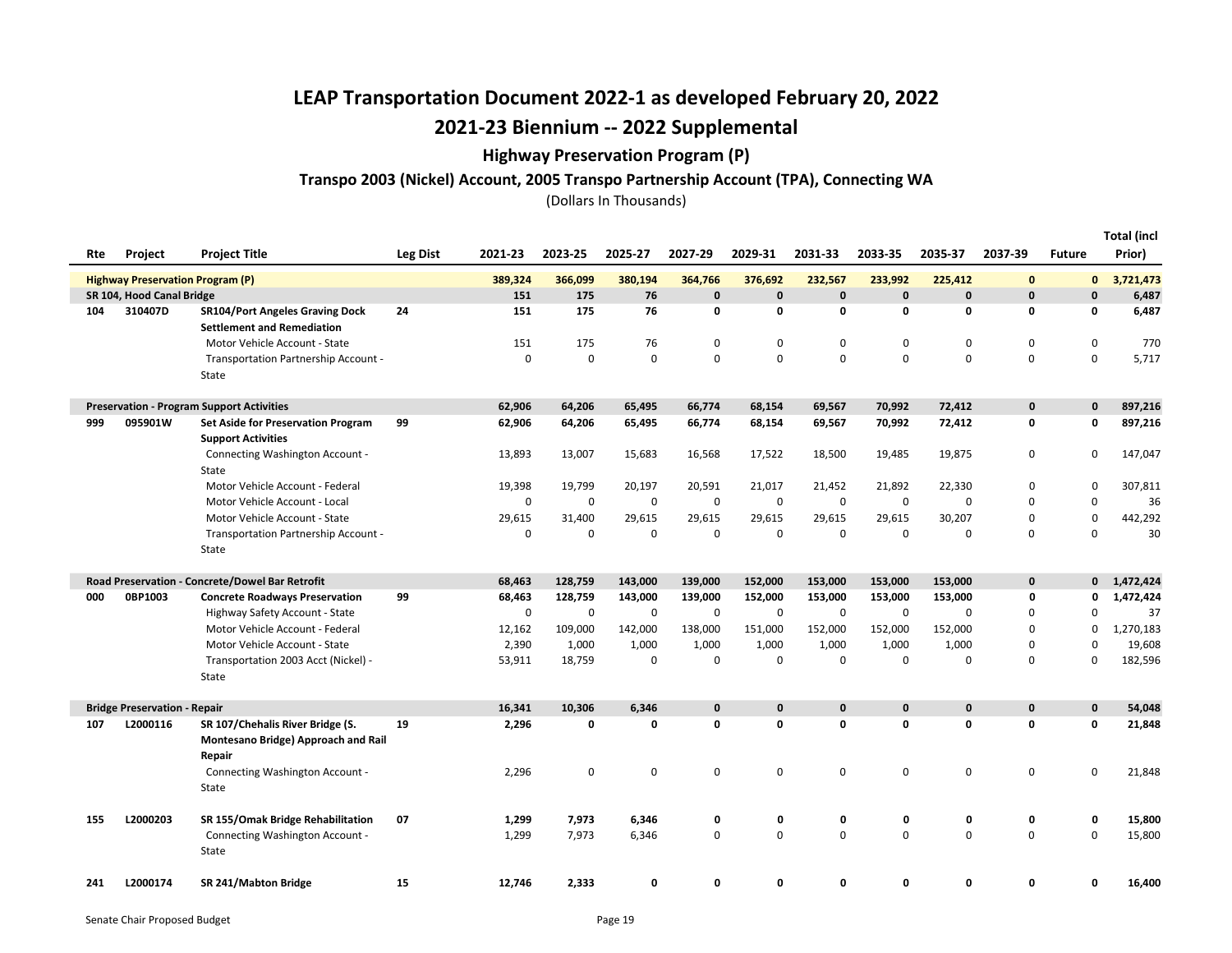### Highway Preservation Program (P)

### Transpo 2003 (Nickel) Account, 2005 Transpo Partnership Account (TPA), Connecting WA

|       |          |                                                                         |          |         |              |              |             |             |             |              |             |             |               | <b>Total (incl</b> |
|-------|----------|-------------------------------------------------------------------------|----------|---------|--------------|--------------|-------------|-------------|-------------|--------------|-------------|-------------|---------------|--------------------|
| Rte   | Project  | <b>Project Title</b>                                                    | Leg Dist | 2021-23 | 2023-25      | 2025-27      | 2027-29     | 2029-31     | 2031-33     | 2033-35      | 2035-37     | 2037-39     | <b>Future</b> | Prior)             |
|       |          | Connecting Washington Account -<br>State                                |          | 12,746  | 2,333        | 0            | 0           | 0           | $\mathbf 0$ | $\mathbf 0$  | $\mathsf 0$ | $\mathsf 0$ | $\mathbf 0$   | 16,400             |
|       |          | <b>Bridge Preservation - Replacement</b>                                |          | 15,291  | 1,600        | 6,900        | 1,500       | $\mathbf 0$ | $\mathbf 0$ | $\mathbf{0}$ | $\mathbf 0$ | $\mathbf 0$ | $\mathbf 0$   | 73,298             |
| 004   | 400411A  | SR 4/Abernathy Creek Br - Replace<br><b>Bridge</b>                      | 19       | 0       | 1,600        | 6,900        | 1,500       | 0           | 0           | 0            | $\mathbf 0$ | 0           | $\mathbf 0$   | 10,000             |
|       |          | Connecting Washington Account -<br>State                                |          | 0       | 1,600        | 6,900        | 1,500       | 0           | 0           | 0            | $\pmb{0}$   | $\mathsf 0$ | $\pmb{0}$     | 10,000             |
| 006   | 400612A  | SR 6/Rock Creek Br E - Replace Bridge                                   | 19, 20   | 56      | 0            | 0            | 0           | 0           | 0           | 0            | 0           | 0           | 0             | 10,386             |
|       |          | Motor Vehicle Account - State                                           |          | 0       | $\pmb{0}$    | 0            | 0           | 0           | $\pmb{0}$   | $\mathbf 0$  | $\mathbf 0$ | $\mathsf 0$ | $\mathsf 0$   | $\overline{3}$     |
|       |          | Transportation Partnership Account -<br>State                           |          | 56      | 0            | $\mathbf 0$  | $\mathbf 0$ | $\mathbf 0$ | $\mathbf 0$ | $\mathbf 0$  | $\mathbf 0$ | 0           | $\mathbf 0$   | 10,383             |
| 012   | L2000075 | US 12/ Wildcat Bridge Replacement                                       | 14       | 350     | 0            | 0            | 0           | 0           | 0           | 0            | 0           | 0           | 0             | 8,300              |
|       |          | Connecting Washington Account -<br>State                                |          | 350     | 0            | $\mathbf 0$  | $\mathsf 0$ | 0           | $\pmb{0}$   | $\mathbf 0$  | $\mathbf 0$ | $\mathsf 0$ | $\mathsf 0$   | 8,252              |
|       |          | Motor Vehicle Account - State                                           |          | 0       | 0            | 0            | 0           | 0           | $\mathbf 0$ | 0            | $\mathbf 0$ | 0           | 0             | 48                 |
| 290   | 629001D  | SR 290/Spokane River E Trent Br -<br><b>Replace Bridge</b>              | 03       | 14,808  | 0            | 0            | 0           | 0           | 0           | 0            | 0           | 0           | $\mathbf 0$   | 25,786             |
|       |          | Motor Vehicle Account - Federal                                         |          | 1,781   | 0            | 0            | 0           | 0           | 0           | 0            | $\mathbf 0$ | 0           | $\mathbf 0$   | 9,276              |
|       |          | Motor Vehicle Account - Local                                           |          | 402     | 0            | 0            | 0           | 0           | $\mathbf 0$ | $\mathbf 0$  | $\mathbf 0$ | 0           | $\mathbf 0$   | 402                |
|       |          | Motor Vehicle Account - State                                           |          | 0       | 0            | 0            | $\mathsf 0$ | 0           | $\mathbf 0$ | 0            | $\mathbf 0$ | 0           | $\mathbf 0$   | 142                |
|       |          | Transportation Partnership Account -<br>State                           |          | 12,625  | 0            | $\mathbf 0$  | 0           | $\mathbf 0$ | $\mathbf 0$ | $\mathbf 0$  | $\mathbf 0$ | $\mathbf 0$ | $\mathbf 0$   | 15,966             |
| 532   | 153203D  | SR 532/General Mark W. Clark<br><b>Memorial Bridge - Replace Bridge</b> | 10       | 77      | 0            | 0            | 0           | 0           | 0           | $\mathbf 0$  | $\mathbf 0$ | 0           | $\mathbf 0$   | 18,826             |
|       |          | Transportation Partnership Account -<br>State                           |          | 77      | 0            | 0            | 0           | 0           | $\mathbf 0$ | 0            | $\mathbf 0$ | 0           | $\mathbf 0$   | 18,826             |
|       |          | <b>Traffic Ops - ITS &amp; Operation Enhancements</b>                   |          | 8,531   | $\mathbf{0}$ | $\mathbf{0}$ | 0           | 0           | $\mathbf 0$ | $\mathbf{0}$ | $\mathbf 0$ | $\mathbf 0$ | $\mathbf 0$   | 37,038             |
| 000   | G2000055 | Land Mobile Radio (LMR) Upgrade                                         | 98       | 8,531   | 0            | 0            | 0           | 0           | $\mathbf 0$ | $\mathbf 0$  | 0           | 0           | 0             | 37,038             |
|       |          | Connecting Washington Account -<br>State                                |          | 8,531   | 0            | 0            | $\mathsf 0$ | $\mathsf 0$ | $\mathbf 0$ | $\mathbf 0$  | $\mathbf 0$ | $\mathsf 0$ | $\mathbf 0$   | 37,038             |
| Other |          |                                                                         |          | 217,641 | 161,053      | 158,377      | 157,492     | 156,538     | 10,000      | 10,000       | $\bf{0}$    | $\mathbf 0$ | 0             | 1,180,962          |
| 000   | L1000198 | <b>Preservation Activities</b>                                          | 98       | 8,683   | 10,000       | 10,000       | 10,000      | 10,000      | 10,000      | 10,000       | 0           | $\mathbf 0$ | O             | 90,000             |